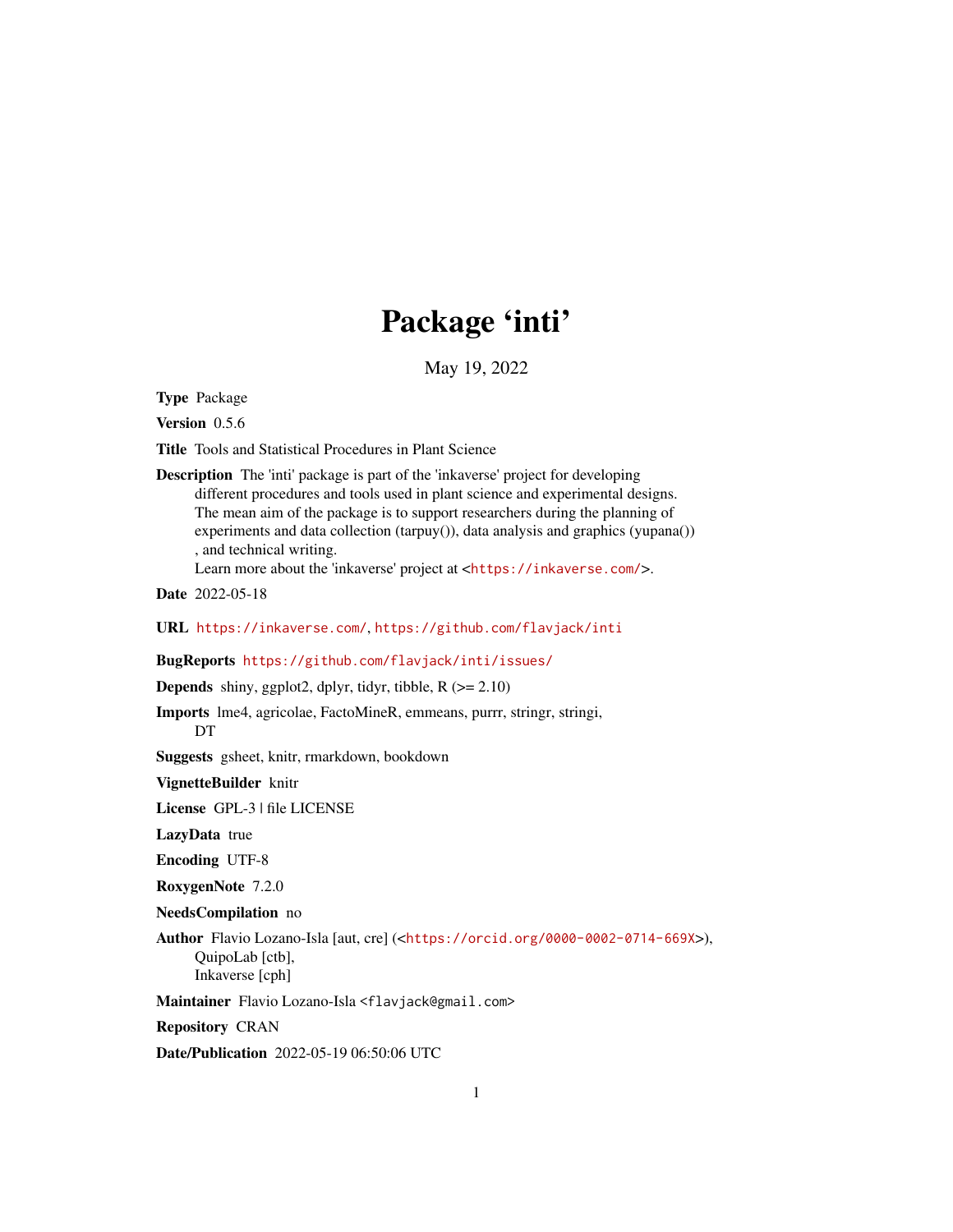# <span id="page-1-0"></span>R topics documented:

|                    | $\overline{2}$ |
|--------------------|----------------|
|                    | 3              |
| footnotes          | $\overline{4}$ |
|                    | $\overline{4}$ |
| H <sub>2</sub> cal | 5              |
|                    | 7              |
|                    | 8              |
|                    | 9              |
|                    | 10             |
|                    | 11             |
|                    | 12             |
|                    | 13             |
|                    | 14             |
|                    | 15             |
|                    | 17             |
|                    | 19             |
|                    | 20             |
|                    | 21             |
|                    | 21             |
|                    | 22             |
|                    | 23             |
|                    | 25             |
|                    | 26             |
|                    | 27             |
|                    | 28             |
|                    | 29             |
|                    | 30             |
|                    | 32             |
|                    | 33             |
|                    | 34             |
|                    | 36             |
|                    |                |

colortext *Colourise text for display in the terminal*

#### Description

If R is not currently running in a system that supports terminal colours the text will be returned unchanged.

#### Usage

 $colortext(text, fg = "red", bg = NULL)$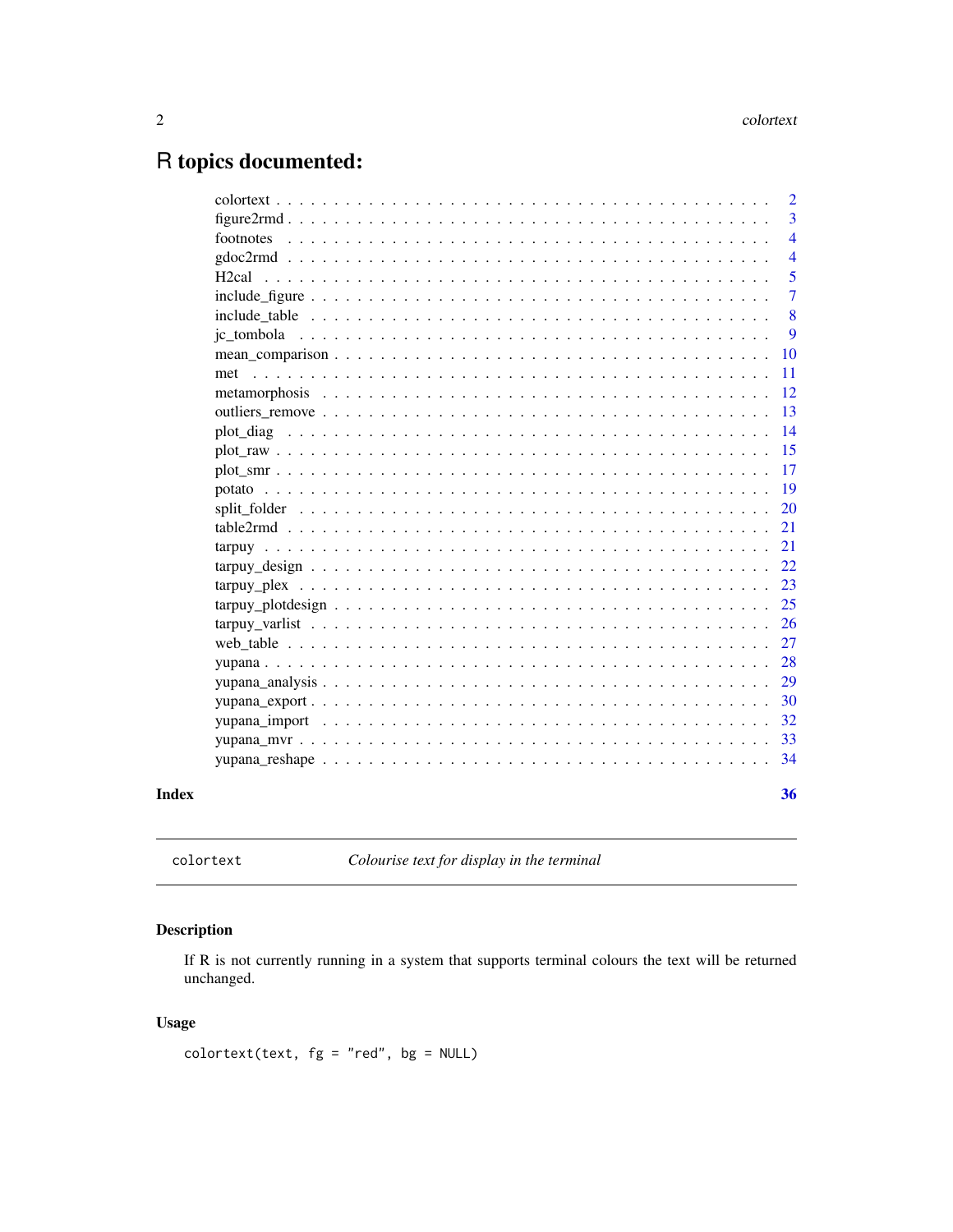#### <span id="page-2-0"></span>figure2rmd 3

#### Arguments

| text | character vector                           |
|------|--------------------------------------------|
| fg   | foreground colour, defaults to white       |
| bg   | background colour, defaults to transparent |

#### Details

Allowed colours are: black, blue, brown, cyan, dark gray, green, light blue, light cyan, light gray, light green, light purple, light red, purple, red, white, yellow

#### Author(s)

testthat package

#### Examples

```
print(colortext("Red", "red"))
cat(colortext("Red", "red"), "\n")
cat(colortext("White on red", "white", "red"), "\n")
```
figure2rmd *Figure to Rmarkdown*

#### Description

Use Articul8 Add-ons from Google docs to build Rticles

#### Usage

figure2rmd(text, path = ".", opts = NA, prefix = "Figure")

#### Arguments

| text   | String with the table information |
|--------|-----------------------------------|
| path   | Path of the image fot the figure  |
| opts   | chunk options in brackets.        |
| prefix | Prefix for the name of the figure |

#### Value

Mutated string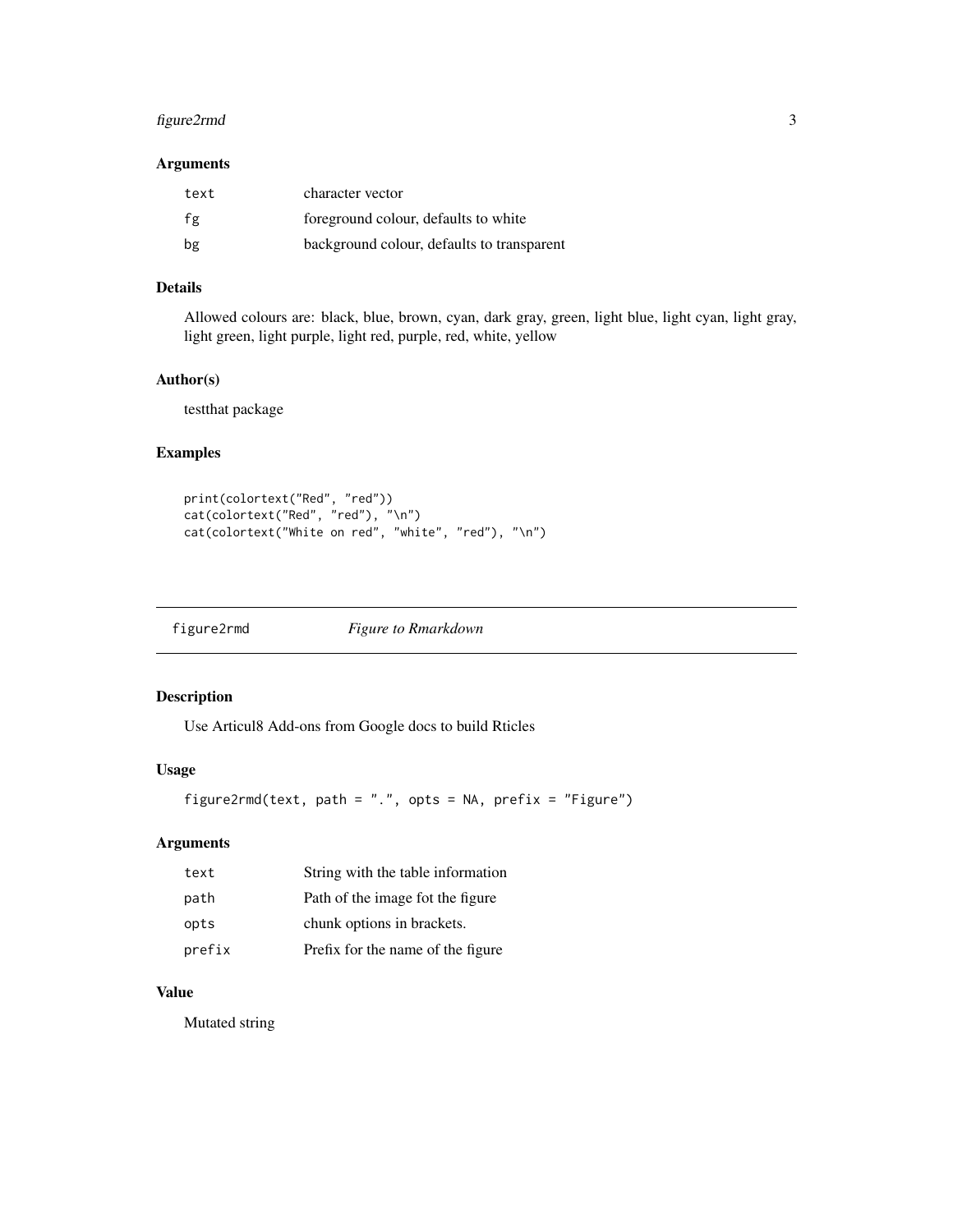<span id="page-3-0"></span>

Include tables footnotes and symbols for kables in pandoc format

#### Usage

```
footnotes(table, notes = NULL, label = "Note:", notation = "alphabet")
```
#### Arguments

| table    | Kable output in pandoc format.                                  |
|----------|-----------------------------------------------------------------|
| notes    | Footnotes for the table.                                        |
| label    | Label for start the footnote.                                   |
| notation | Notation for the footnotes (default = "alphabet"). See details. |

#### Details

You should use the pandoc format kable(format = "pipe"). You can add the footnote symbol using {hypen} in your table. notation could be use: "alphabet", "number", "symbol", "none".

#### Value

Table with footnotes for word and html documents

gdoc2rmd *Google docs to Rmarkdown*

#### Description

Use Articul8 Add-ons from Google docs to build Rticles

#### Usage

```
gdoc2rmd(file, export = "files", prefix_fig = "Figure", prefix_tab = "Table")
```
#### Arguments

| file       | Zip file path from Articul8 exported in md format |
|------------|---------------------------------------------------|
| export     | path to export the files. Default file directory  |
| prefix_fig | Prefix for the name of the figure                 |
| prefix_tab | Prefix for the name of the table                  |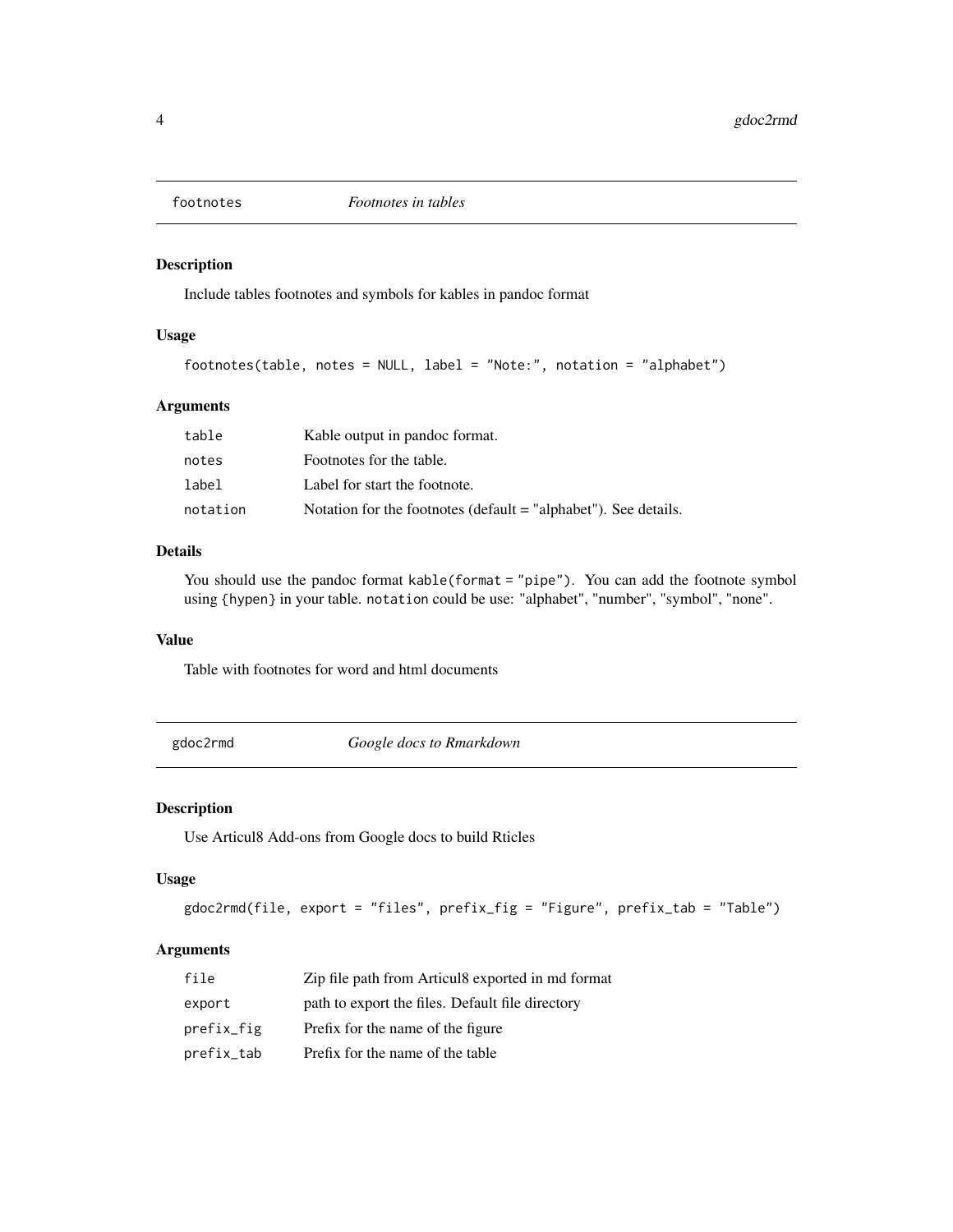#### <span id="page-4-0"></span>H2cal 5

#### Value

folder

#### H2cal *Broad-sense heritability in plant breeding*

#### Description

Heritability in plant breeding on a genotype difference basis

#### Usage

```
H2cal(
 data,
  trait,
 gen.name,
  rep.n,
  env.n = 1,
 year.n = 1,
 env.name = NULL,
 year.name = NULL,
  fixed.model,
  random.model,
  summary = FALSE,
  emmeans = FALSE,
 weights = NULL,
 plot_diag = FALSE,
 outliers.rm = FALSE,
  trial = NULL
\mathcal{L}
```
#### Arguments

| data           | Experimental design data frame with the factors and traits. |
|----------------|-------------------------------------------------------------|
| trait          | Name of the trait.                                          |
| gen.name       | Name of the genotypes.                                      |
| rep.n          | Number of replications in the experiment.                   |
| env.n          | Number of environments (default $= 1$ ). See details.       |
| year.n         | Number of years (default $= 1$ ). See details.              |
| env.name       | Name of the environments (default $=$ NULL). See details.   |
| year.name      | Name of the years (default $=$ NULL). See details.          |
| fixed.model    | The fixed effects in the model (BLUEs). See examples.       |
| $random_model$ | The random effects in the model (BLUPs). See examples.      |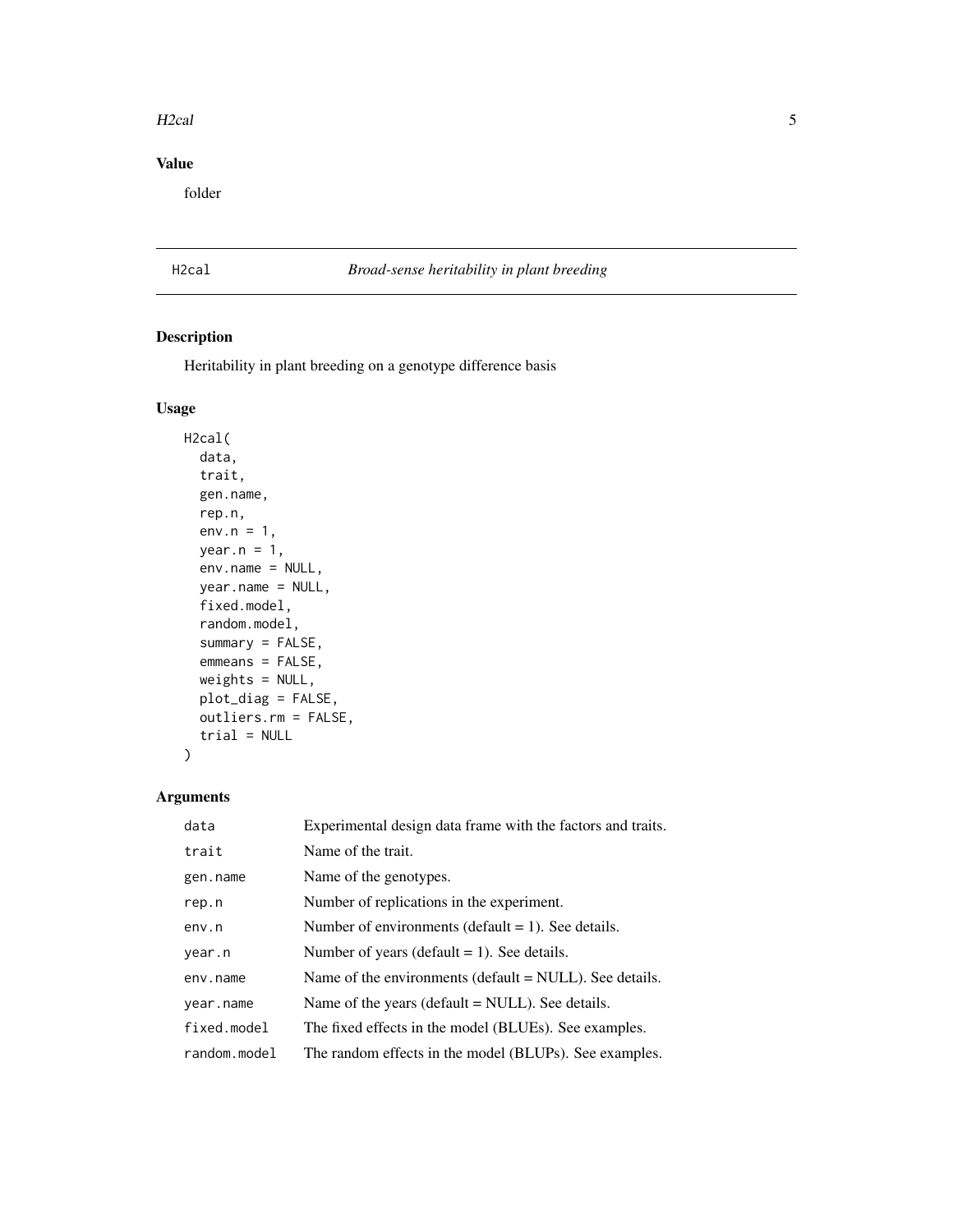| summary     | Print summary from random model (default = FALSE).                                                    |
|-------------|-------------------------------------------------------------------------------------------------------|
| emmeans     | Use emmeans for calculate the BLUEs (default $=$ FALSE).                                              |
| weights     | an optional vector of 'prior weights' to be used in the fitting process (default $=$<br>NULL).        |
| plot_diag   | Show diagnostic plots for fixed and random effects (default = FALSE). Options:<br>"base", "ggplot". . |
| outliers.rm | Remove outliers (default = FALSE). See references.                                                    |
| trial       | Column with the name of the trial in the results (default $=$ NULL).                                  |

#### Details

The function allows to made the calculation for individual or multi-environmental trials (MET) using fixed and random model.

1. The variance components based in the random model and the population summary information based in the fixed model (BLUEs).

2. Heritability under three approaches: Standard (ANOVA), Cullis (BLUPs) and Piepho (BLUEs).

3. Best Linear Unbiased Estimators (BLUEs), fixed effect.

4. Best Linear Unbiased Predictors (BLUPs), random effect.

5. Table with the outliers removed for each model.

For individual experiments is necessary provide the trait, gen.name, rep.n.

For MET experiments you should env.n and env.name and/or year.n and year.name according your experiment.

The BLUEs calculation based in the pairwise comparison could be time consuming with the increase of the number of the genotypes. You can specify emmeans = FALSE and the calculate of the BLUEs will be faster.

If emmeans = FALSE you should change 1 by 0 in the fixed model for exclude the intersect in the analysis and get all the genotypes BLUEs.

For more information review the references.

#### Value

list

#### Author(s)

Maria Belen Kistner

Flavio Lozano Isla

#### References

Bernal Vasquez, Angela Maria, et al. "Outlier Detection Methods for Generalized Lattices: A Case Study on the Transition from ANOVA to REML." Theoretical and Applied Genetics, vol. 129, no. 4, Apr. 2016.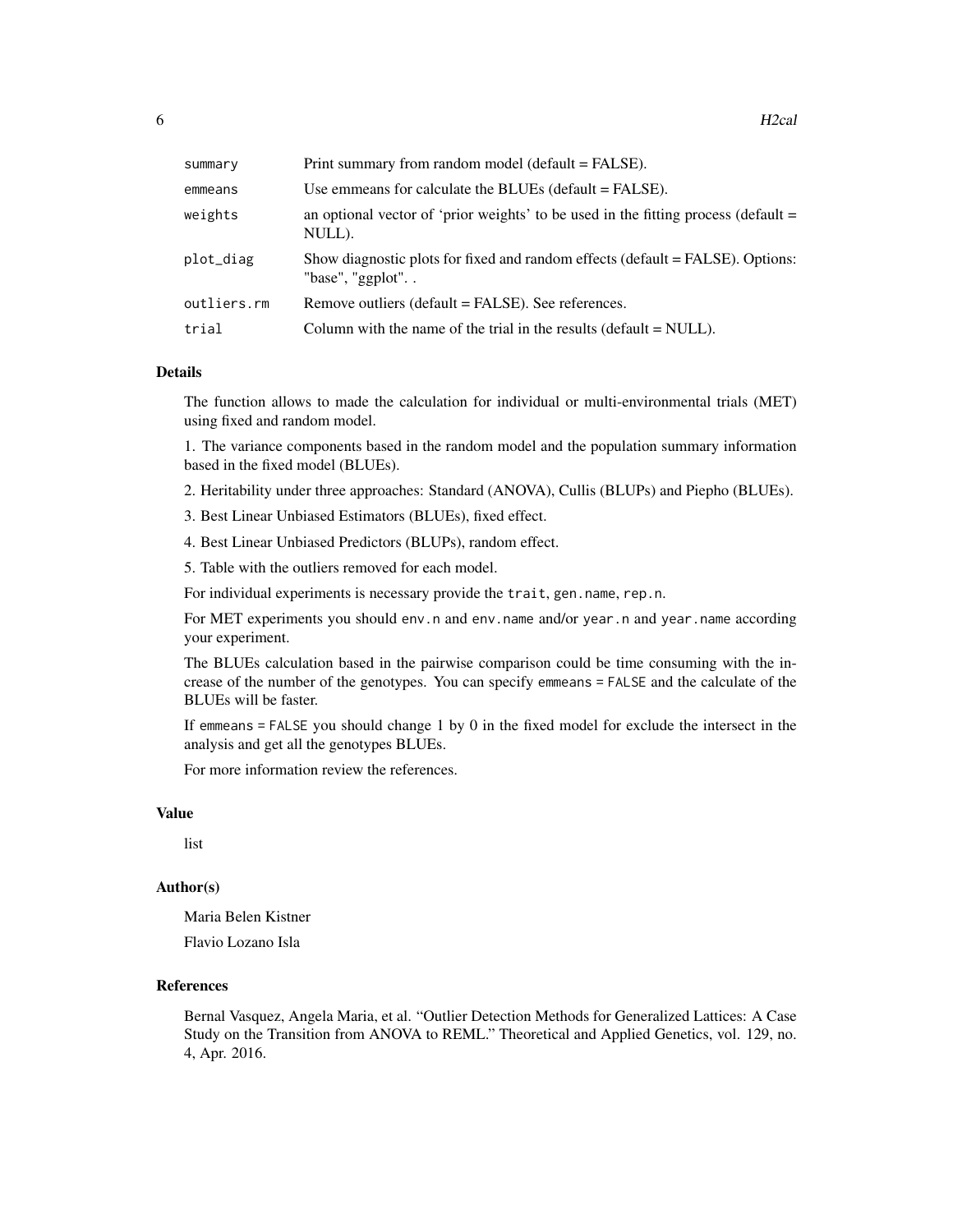<span id="page-6-0"></span>Buntaran, H., Piepho, H., Schmidt, P., Ryden, J., Halling, M., and Forkman, J. (2020). Cross validation of stagewise mixed model analysis of Swedish variety trials with winter wheat and spring barley. Crop Science, 60(5).

Schmidt, P., J. Hartung, J. Bennewitz, and H.P. Piepho. 2019. Heritability in Plant Breeding on a Genotype Difference Basis. Genetics 212(4).

Schmidt, P., J. Hartung, J. Rath, and H.P. Piepho. 2019. Estimating Broad Sense Heritability with Unbalanced Data from Agricultural Cultivar Trials. Crop Science 59(2).

Tanaka, E., and Hui, F. K. C. (2019). Symbolic Formulae for Linear Mixed Models. In H. Nguyen (Ed.), Statistics and Data Science. Springer.

Zystro, J., Colley, M., and Dawson, J. (2018). Alternative Experimental Designs for Plant Breeding. In Plant Breeding Reviews. John Wiley and Sons, Ltd.

#### Examples

```
library(inti)
dt <- potato
hr <- H2cal(data = dt
            , trait = "stemdw"
            , gen.name = "geno"
            , rep.n = 5
            , fixed.model = "0 + (1|b]oque) + geno"
            , random.model = "1 + (1|bloque) + (1|geno)"
            , emmeans = TRUE
            , plot_diag = FALSE
            , outliers.rm = TRUE
            )
hr$tabsmr
hr$blues
 hr$blups
 hr$outliers
```
include\_figure *Figure with caption and notes*

#### Description

Include figures with title and notes using a data base

#### Usage

```
include_figure(figure, caption = NA, notes = NA, label = NA)
```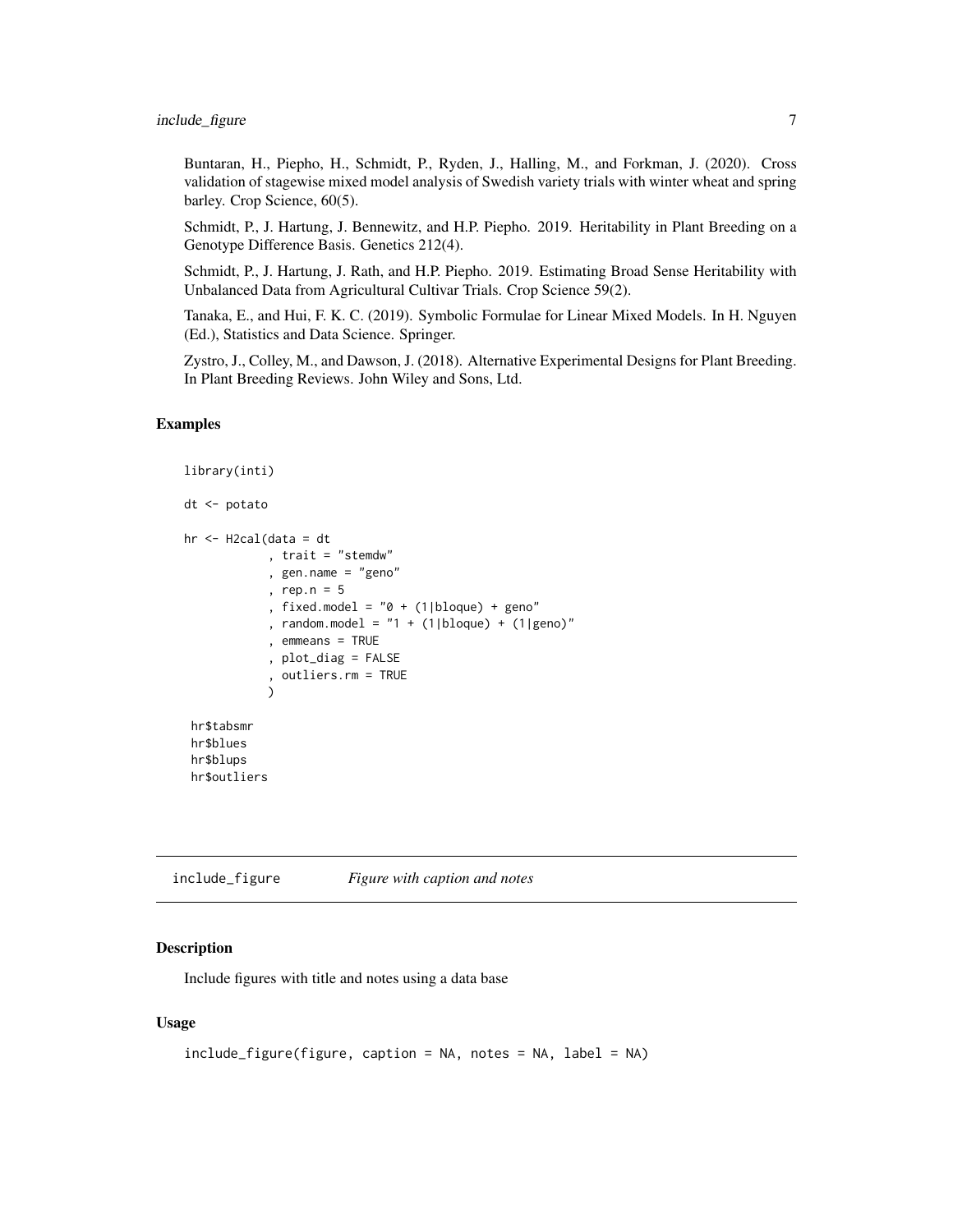#### <span id="page-7-0"></span>Arguments

| figure  | Path or URL of the figure.             |
|---------|----------------------------------------|
| caption | Figure caption (default $= NA$ ).      |
| notes   | Figure notes (default $= NA$ ).        |
| label   | Label for the notes (default $= NA$ ). |

#### Value

Figure with caption and notes

#### Examples

```
library(inti)
figure <- "https://inkaverse.com/reference/figures/logo.png"
figure %>% include_figure(caption = "Title test."
                        , notes = "Note test.")
```

| include_table | Table with footnotes |
|---------------|----------------------|
|---------------|----------------------|

#### Description

Include tables with title and footnotes for word and html documents

#### Usage

```
include_table(table, caption = NA, notes = NA, label = NA, notation = "none")
```
#### Arguments

| table    | Data frame.                                                                                          |
|----------|------------------------------------------------------------------------------------------------------|
| caption  | Table caption (default = NULL). See details.                                                         |
| notes    | Footnotes for the table (default $= NA$ ). See details.                                              |
| label    | Label for start the footnote (default $= NA$ ).                                                      |
| notation | Notation for the symbols and footnotes (default = "none") Others: "alphabet",<br>"number", "symbol". |

#### Value

Table with caption and footnotes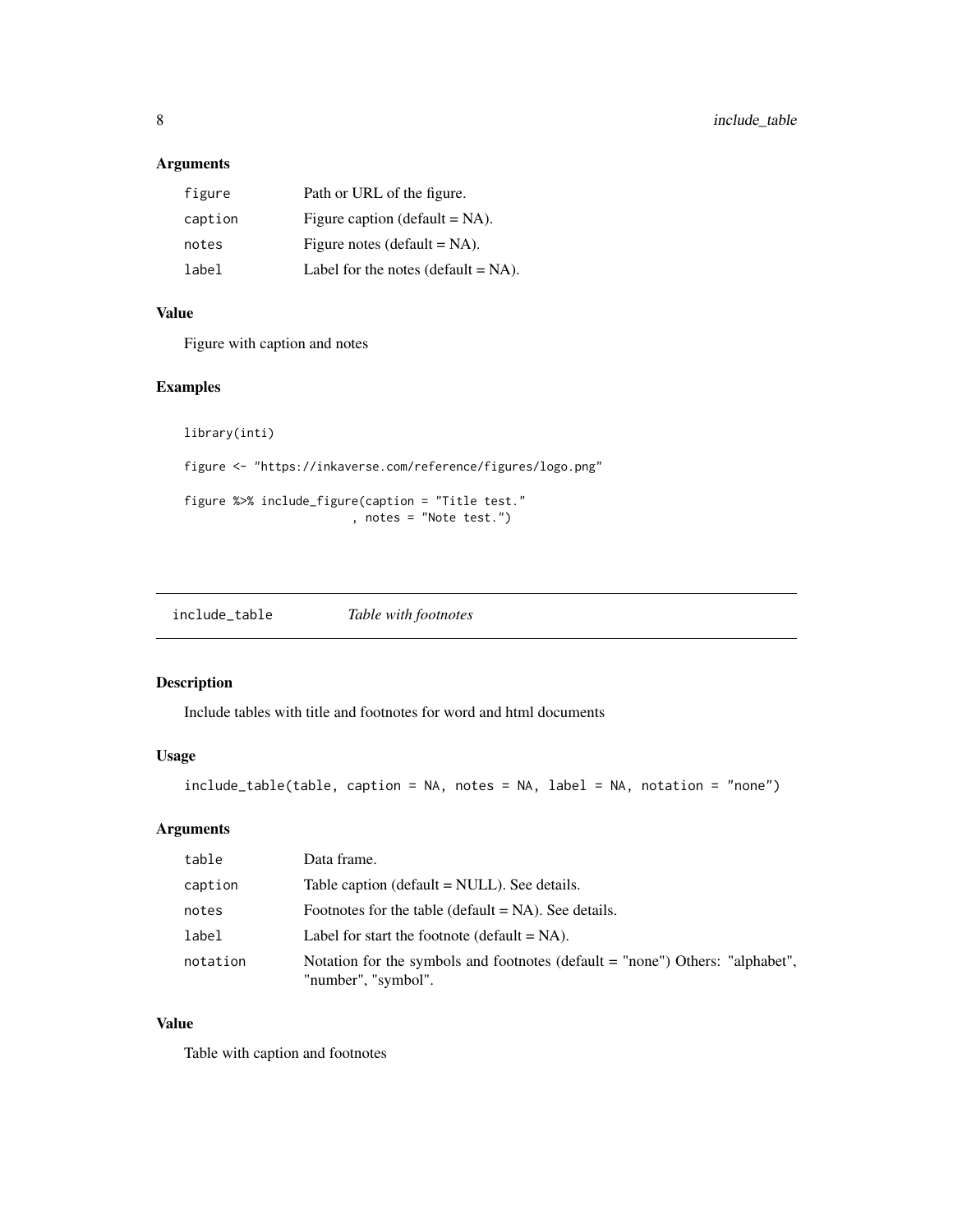#### <span id="page-8-0"></span>jc\_tombola 9

#### Examples

```
library(inti)
table <- data.frame(
x = rep\_len(1, 5), y = rep_len(3, 5)
, z = rep\_len("c", 5))
table %>% inti::include_table(
 caption = "Title caption b) line 0
  a) line 1
 b) line 2"
 , notes = "Footnote"
  , label = "Where:"
  \lambda
```
jc\_tombola *Journal Club Tombola*

#### Description

Function for arrange journal club schedule

#### Usage

```
jc_tombola(
  data,
 members,
 papers = 1,
 group,
 gr_lvl,
  status,
 st_lvl,
  frq,
 date,
  seed = NULL
\mathcal{L}
```
#### Arguments

| data    | Data frame withe members and their information. |
|---------|-------------------------------------------------|
| members | Columns with the members names.                 |
| papers  | Number of paper by meeting                      |
| group   | Column for arrange the group.                   |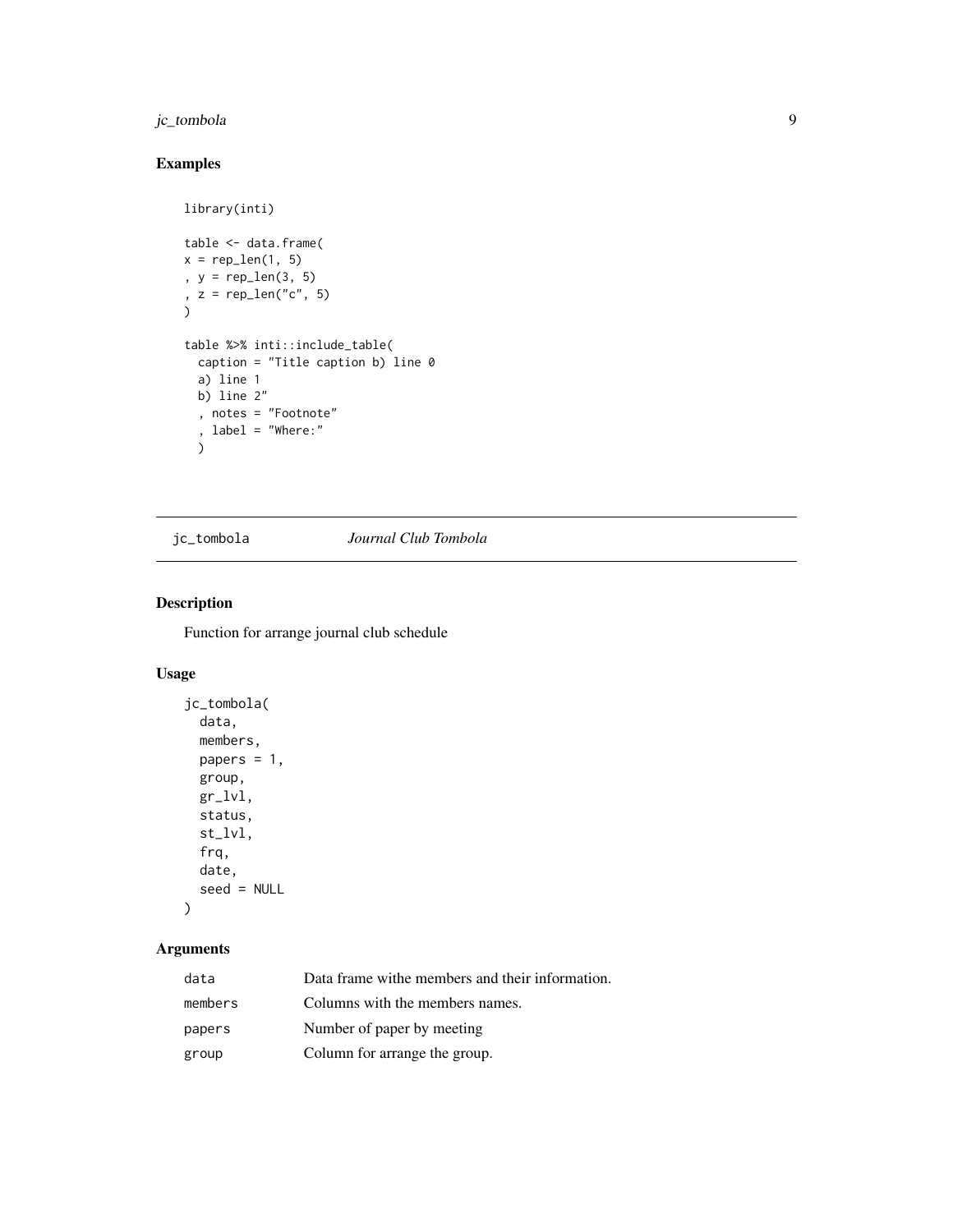<span id="page-9-0"></span>

| gr_lvl | Levels in the groups for the arrange. See details.      |
|--------|---------------------------------------------------------|
| status | Column with the status of the members.                  |
| st lvl | Level to confirm the assistance in the JC. See details. |
| frq    | Number of the day for each session.                     |
| date   | Date when start the first session of JC.                |
| seed   | Number for replicate the results (default $=$ date).    |

#### Details

The function could consider n levels for  $gr_l$  lvl. In the case of two level the third level will be both. The suggested levels for st\_lvl are: active or spectator. Only the active members will enter in the schedule.

#### Value

data frame with the schedule for the JC

mean\_comparison *Mean comparison test*

#### Description

Function to compare treatment from lm or aov using data frames

#### Usage

```
mean_comparison(
  data,
  response,
 model_factors,
  comparison,
  test_comp = "SNK",
  sig\_level = 0.05)
```
#### Arguments

| data          | Fieldbook data.                                               |
|---------------|---------------------------------------------------------------|
| response      | Model used for the experimental design.                       |
| model_factors | Factor in the model.                                          |
| comparison    | Significance level for the analysis (default $= 0.05$ ).      |
| test_comp     | Comparison test (default = "SNK"). Others: "TUKEY", "DUNCAN". |
| sig_level     | Significance level for the analysis (default $= 0.05$ ).      |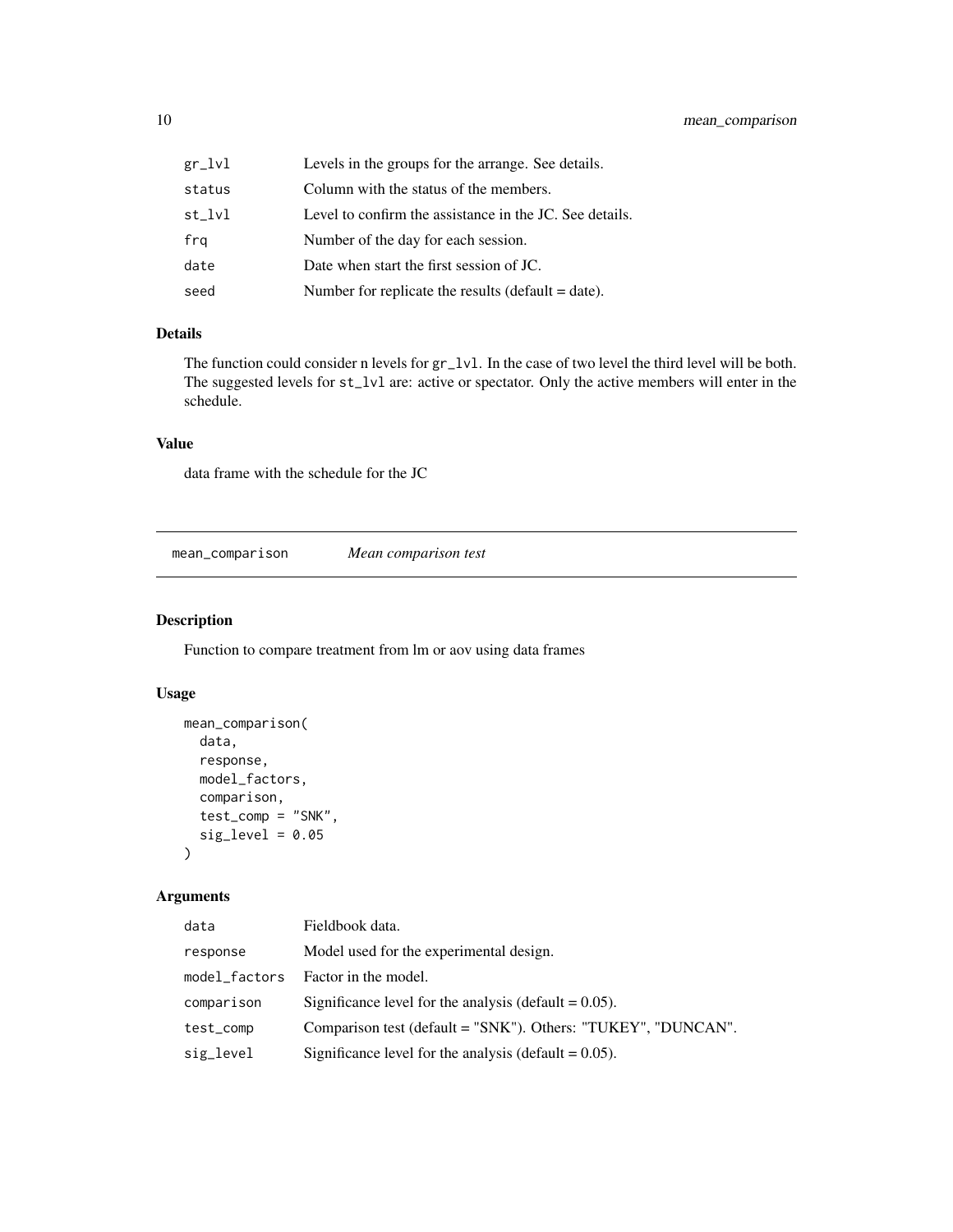<span id="page-10-0"></span>met the contract of the contract of the contract of the contract of the contract of the contract of the contract of the contract of the contract of the contract of the contract of the contract of the contract of the contra

#### Value

list

#### Examples

```
## Not run:
library(inti)
library(gsheet)
url <- paste0("https://docs.google.com/spreadsheets/d/"
              , "15r7ZwcZZHbEgltlF6gSFvCTFA-CFzVBWwg3mFlRyKPs/"
              , "edit#gid=172957346")
# browseURL(url)
fb <- gsheet2tbl(url)
mc <- mean_comparison(data = fb
                      , response = "spad_29"
                      , model_factors = "bloque* geno*treat"
                      , comparison = c("geno", "treat")
                      , test_comp = "SNK"
                      )
mc$comparison
mc$stat
## End(Not run)
```
met *Swedish cultivar trial data*

#### Description

The datasets were obtained from official Swedish cultivar tests. Dry matter yield was analyzed. All trials were laid out as alpha-designs with two replicates. Within each replicate, there were five to seven incomplete blocks.

#### Usage

met

#### Format

A data frame with 1069 rows and 8 variables:

zone Sweden is divided into three different agricultural zones: South, Middle, and North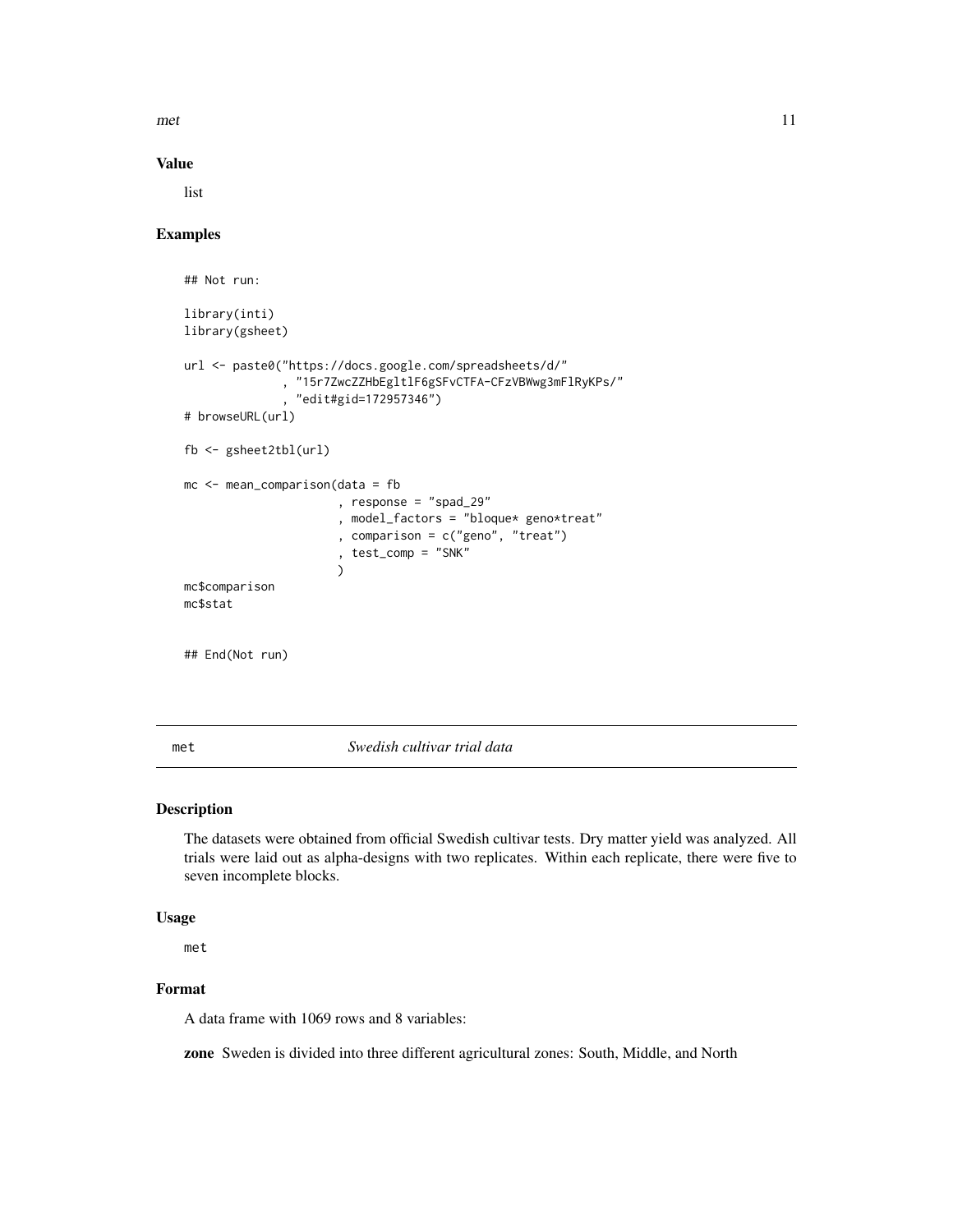#### <span id="page-11-0"></span>12 metamorphosis

location Locations: 18 location in the Zones rep Replications (4): number of replication in the experiment alpha Incomplete blocks (8) in the alpha-designs cultivar Cultivars (30): genotypes evaluated yield Yield in kg/ha year Year (1): 2016 env enviroment (18): combination zone + location + year

#### Source

[doi:10.1002/csc2.20177](https://doi.org/10.1002/csc2.20177)

metamorphosis *Transform fieldbooks based in a dictionary*

#### Description

Transform entire fieldbook according to data a dictionary

#### Usage

```
metamorphosis(fieldbook, dictionary, from, to, index, colnames)
```
#### Arguments

| fieldbook  | Data frame with the original information.                          |
|------------|--------------------------------------------------------------------|
| dictionary | Data frame with new names and categories. See details.             |
| from       | Column of the dictionary with the original names.                  |
| to         | Column of the dictionary with the new names.                       |
| index      | Column of the dictionary with the type and level of the variables. |
| colnames   | Character vector with the name of the columns.                     |

#### Details

The function require at least three columns.

- 1. Original names (from).
- 2. New names (to).
- 3. Variable type (index).

#### Value

List with two objects. 1. New data frame. 2. Dictionary.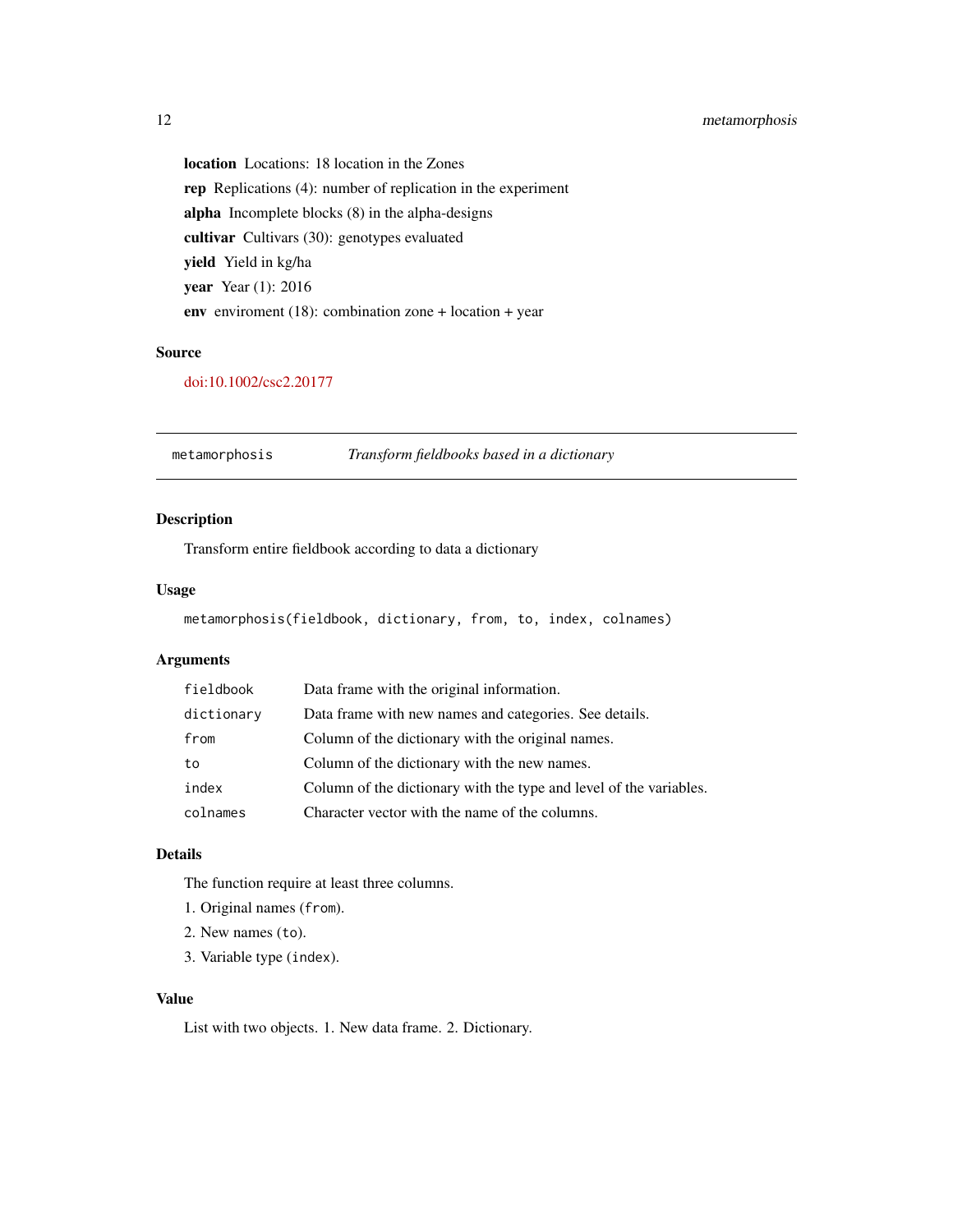<span id="page-12-0"></span>Use the method M4 in Bernal Vasquez (2016). Bonferroni Holm test to judge residuals standardized by the re scaled MAD (BH MADR).

#### Usage

outliers\_remove(data, trait, model)

#### Arguments

| data  | Experimental design data frame with the factors and traits. |
|-------|-------------------------------------------------------------|
| trait | Name of the trait.                                          |
| model | The fixed or random effects in the model.                   |

#### Details

Function to remove outliers in MET experiments

#### Value

list. 1. Table with date without outliers. 2. The outliers in the dataset.

#### References

Bernal Vasquez, Angela Maria, et al. "Outlier Detection Methods for Generalized Lattices: A Case Study on the Transition from ANOVA to REML." Theoretical and Applied Genetics, vol. 129, no. 4, Apr. 2016.

#### Examples

```
library(inti)
rmout <- outliers_remove(
 data = potato
  , trait ="stemdw"
  , model = "0 + (1|b]oque) + geno"
  \lambda
```
rmout\$outliers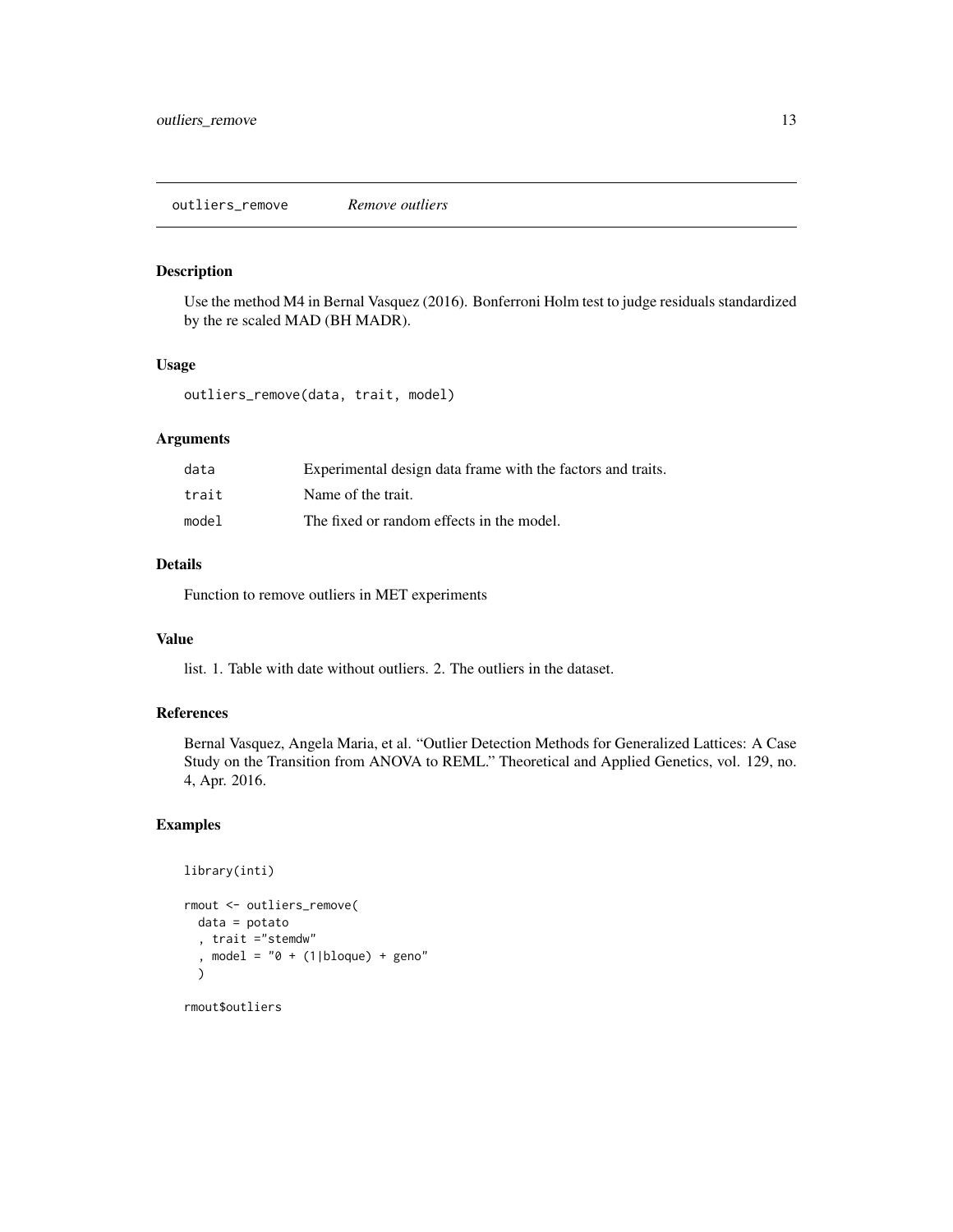<span id="page-13-0"></span>

Function to plot the diagnostic of models

#### Usage

plot\_diag(model, title = NA)

#### Arguments

| model | Statistical model |
|-------|-------------------|
| title | Plot title        |

#### Value

plots

#### Examples

```
## Not run:
dt <- potato
lm <- aov(stemdw ~ bloque + geno*treat, dt)
#lm <- lme4::lmer(stemdw ~ bloque + (1|geno:treat), dt)
plot(lm, which = 1)
plot_diag(lm)[3]
plot(lm, which = 2)
plot_diag(lm)[2]
plot(lm, which = 3)
plot_diag(lm)[4]
plot(lm, which = 4)
plot_diag(lm)[1]
## End(Not run)
```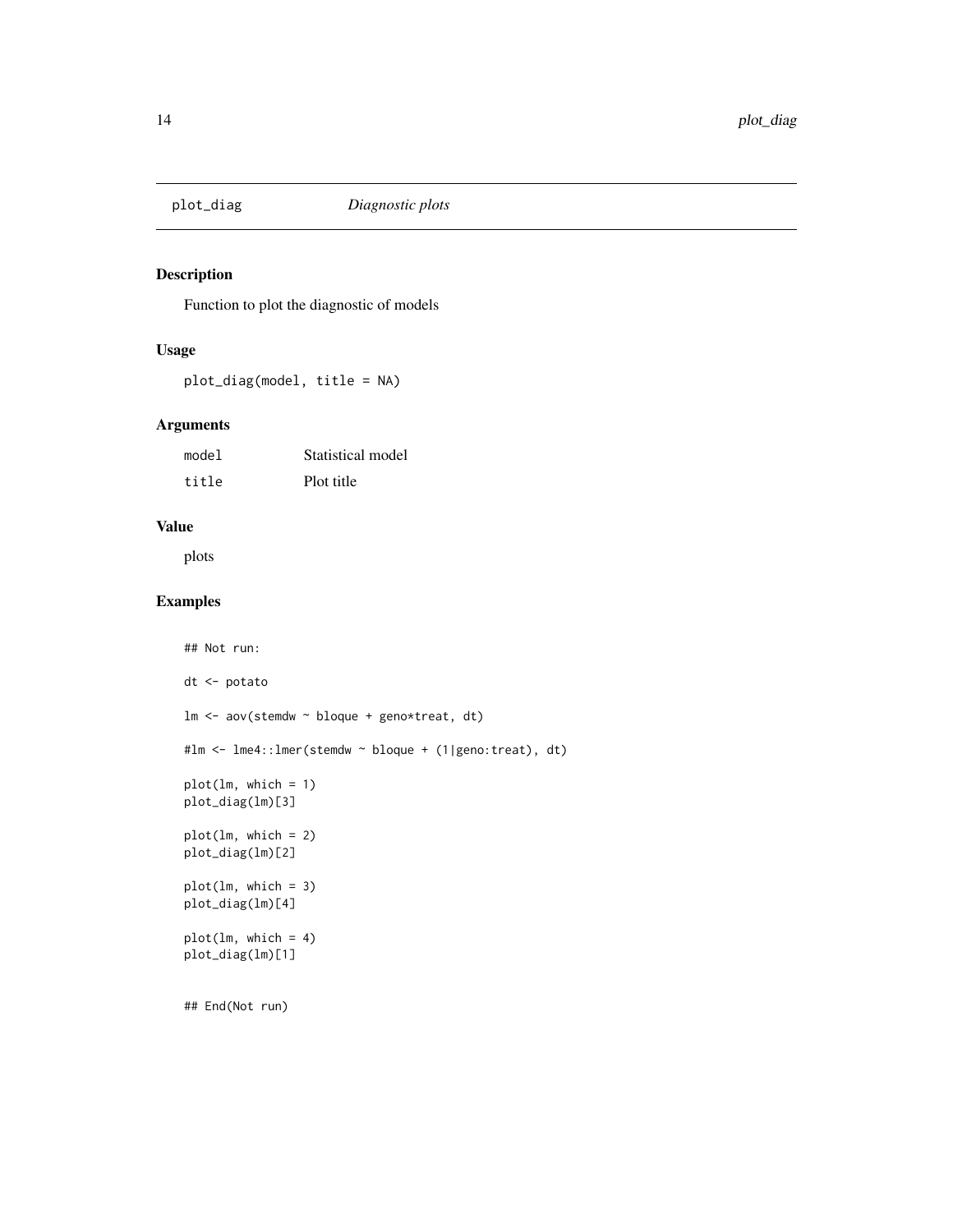<span id="page-14-0"></span>

Function use the raw data for made a boxplot graphic

#### Usage

```
plot_raw(
 data,
  type = "boxplot",
 x,
 y,
 group = NULL,
 xlab = NULL,
 ylab = NULL,
 glab = NULL,
 ylimits = NULL,
 xlimits = NULL,
 xrotation = NULL,
 legend = "top",xtext = NULL,gtext = NULL,
 color = TRUE,
 linetype = 1,
 opt = NULL)
```
#### Arguments

| data      | raw data                                                                                             |
|-----------|------------------------------------------------------------------------------------------------------|
| type      | Type of graphic. "boxplot" or "scatterplot"                                                          |
| $\times$  | Axis x variable                                                                                      |
| У         | Axis y variable                                                                                      |
| group     | Group variable                                                                                       |
| xlab      | Title for the axis x                                                                                 |
| ylab      | Title for the axis y                                                                                 |
| glab      | Title for the legend                                                                                 |
| ylimits   | Limits and break of the y axis c(initial, end, brakes)                                               |
| xlimits   | For scatter plot. Limits and break of the x axis c(initial, end, brakes)                             |
| xrotation | Rotation in x axis $c$ (angle, h, v)                                                                 |
| legend    | the position of legends ("none", "left", "right", "bottom", "top", or two-element<br>numeric vector) |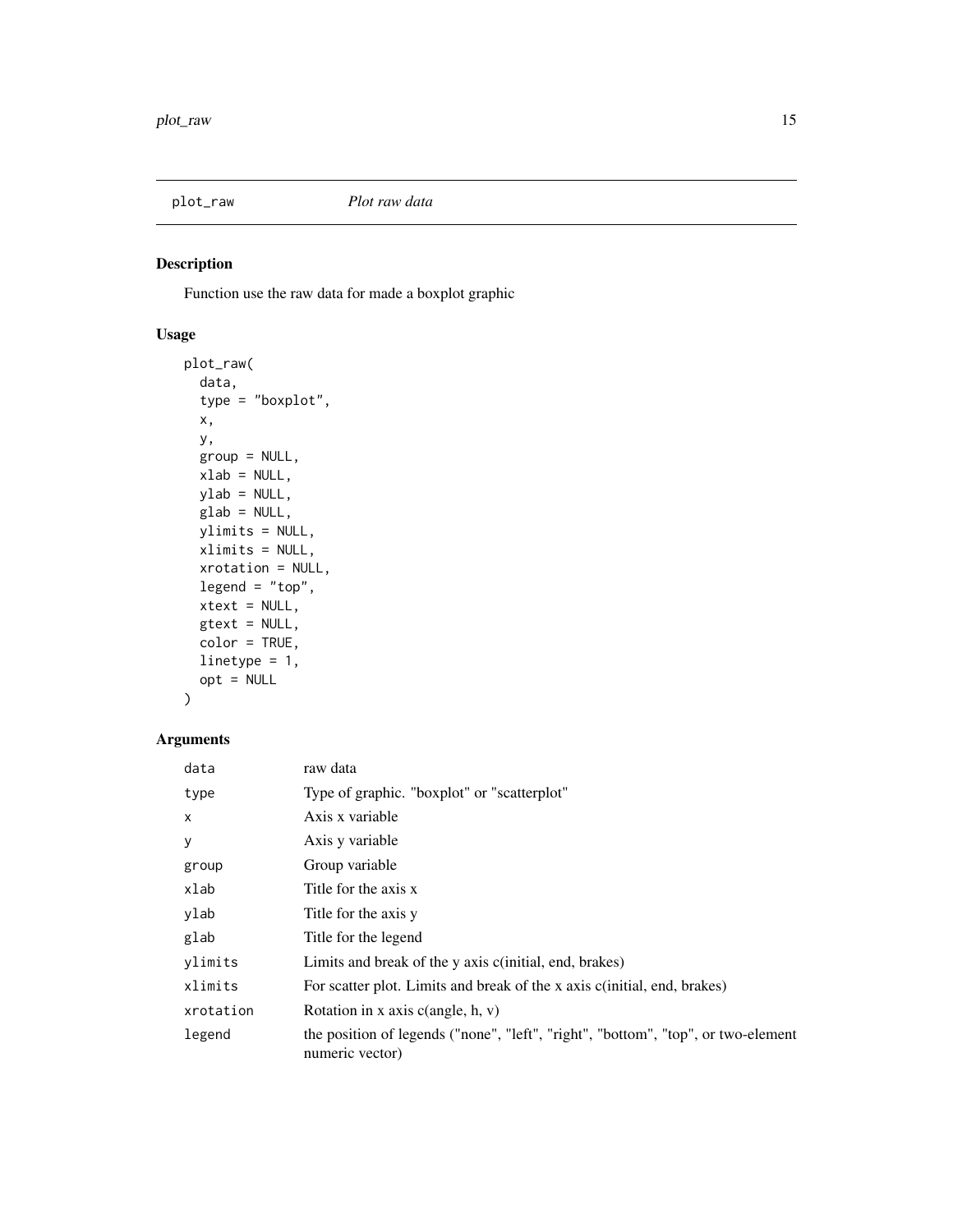| xtext    | Text labels in x axis using a vector                         |
|----------|--------------------------------------------------------------|
| gtext    | Text labels in groups using a vector                         |
| color    | Colored figure (TRUE), black & white (FALSE) or color vector |
| linetype | Line type for regression. Default = $0$                      |
| opt      | Add new layers to the plot                                   |

#### Details

You could add additional layer to the plot using "+" with ggplot2 options

#### Value

plot

## Examples

```
## Not run:
library(inti)
fb <- potato
fb %>%
  plot_raw(type = "box"
           , x = "geno"
           , y = "twe", group = NULL
           , ylab = NULL
           , xlab = NULL
            , glab = ")
fb %>%
  plot_raw(type = "sca"
            , x = "hi", y = "twe", group = \sqrt[n]{u}\mathcal{L}
```
## End(Not run)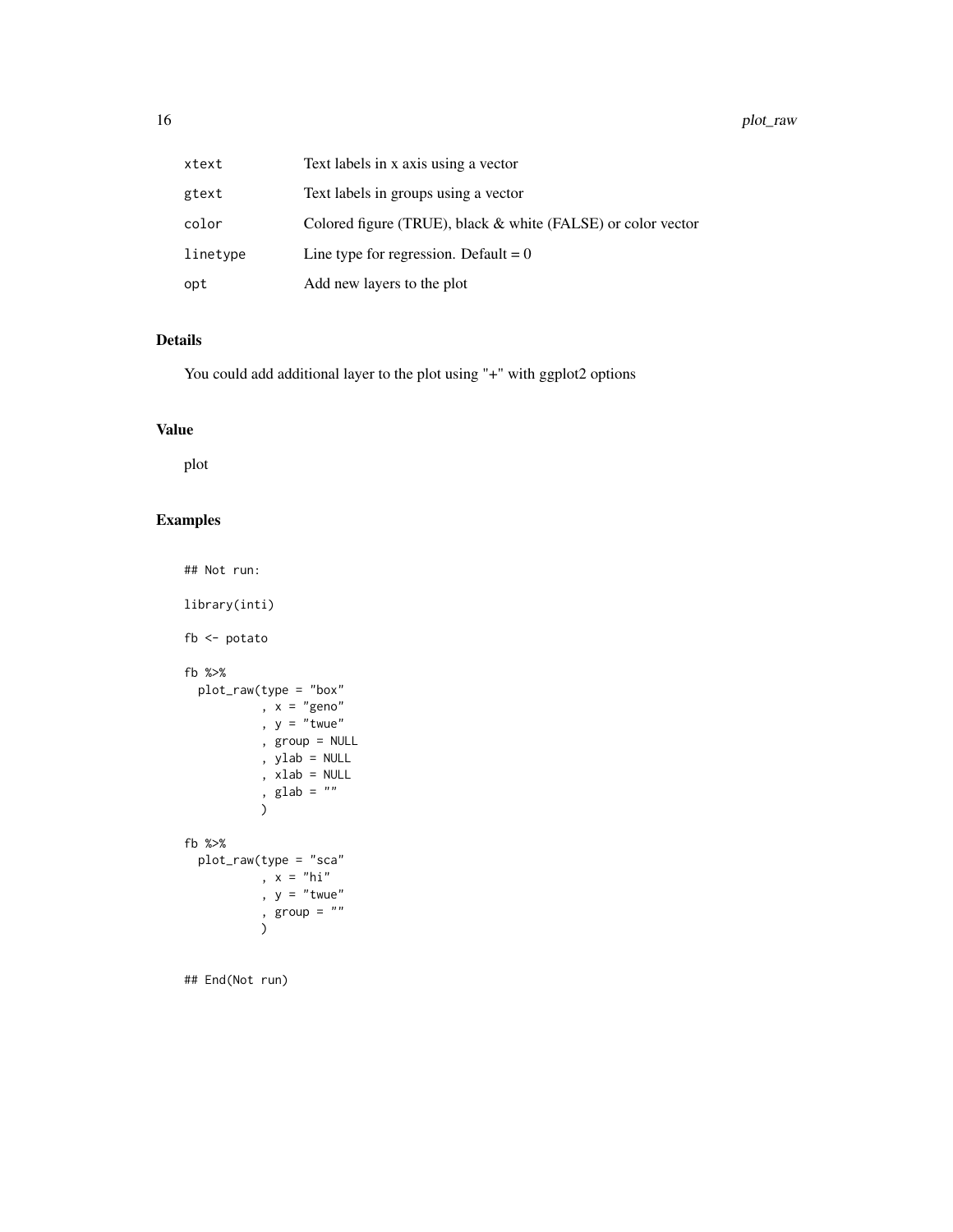<span id="page-16-0"></span>

Graph summary data into bar o line plot

#### Usage

```
plot_smr(
 data,
  type = NULL,
 x = NULL,y = NULL,group = NULL,
 xlab = NULL,
 ylab = NULL,
 glab = NULL,
 ylimits = NULL,
 xrotation = c(0, 0.5, 0.5),
 xtext = NULL,
 gtext = NULL,
 legend = "top",sig = NULL,sigsize = 3,
 error = NULL,
 color = TRUE,
 opt = NULL)
```
#### Arguments

| data      | Output from summary data                     |
|-----------|----------------------------------------------|
| type      | Type of graphic. "bar" or "line"             |
| x         | Axis x variable                              |
| у         | Axis y variable                              |
| group     | Group variable                               |
| xlab      | Title for the axis x                         |
| ylab      | Title for the axis y                         |
| glab      | Title for the legend                         |
| ylimits   | limits of the y axis c(initial, end, brakes) |
| xrotation | Rotation in x axis $c$ (angle, h, v)         |
| xtext     | Text labels in x axis using a vector         |
| gtext     | Text labels in group using a vector          |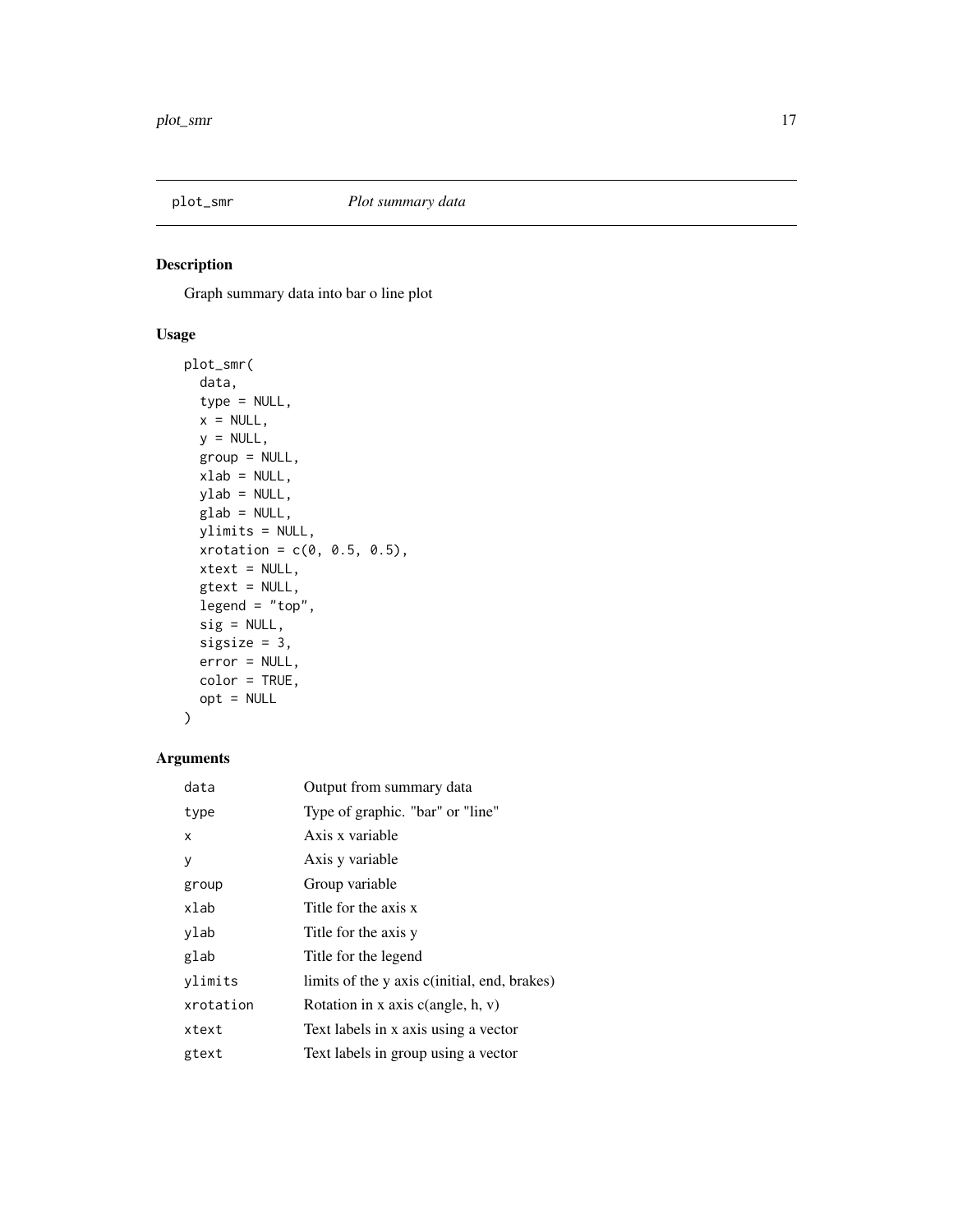| legend  | the position of legends ("none", "left", "right", "bottom", "top", or two-element<br>numeric vector) |
|---------|------------------------------------------------------------------------------------------------------|
| sig     | Column with the significance                                                                         |
| sigsize | Font size in significance letters                                                                    |
| error   | Show the error bar ("ste" or "std")                                                                  |
| color   | colored figure (TRUE), black $\&$ white (FALSE) or color vector                                      |
| opt     | Add news layer to the plot                                                                           |

#### Details

If the table is a out put of mean\_comparison(graph\_opts = TRUE) function. Its contain all the parameter for the plot.

You could add additional layer to the plot using "+" with ggplot2 options

#### Value

plot

#### Examples

```
## Not run:
library(inti)
fb <- potato#'
yrs <- yupana_analysis(data = fb
                       , response = "hi"
                       , model_factors = "geno*treat"
                       , comparison = c("geno", "treat")
                       )
yrs$meancomp %>%
  plot_smr(type = "line"
          , x = "geno", y = "hi", xlab = ", group = "treat"
           , glab = "Tratamientos"
           , ylimits = c(0, 1, 0.2), color = c("red", "black")
           , gtext = c("Irrigado", "Sequia")
           )
```
## End(Not run)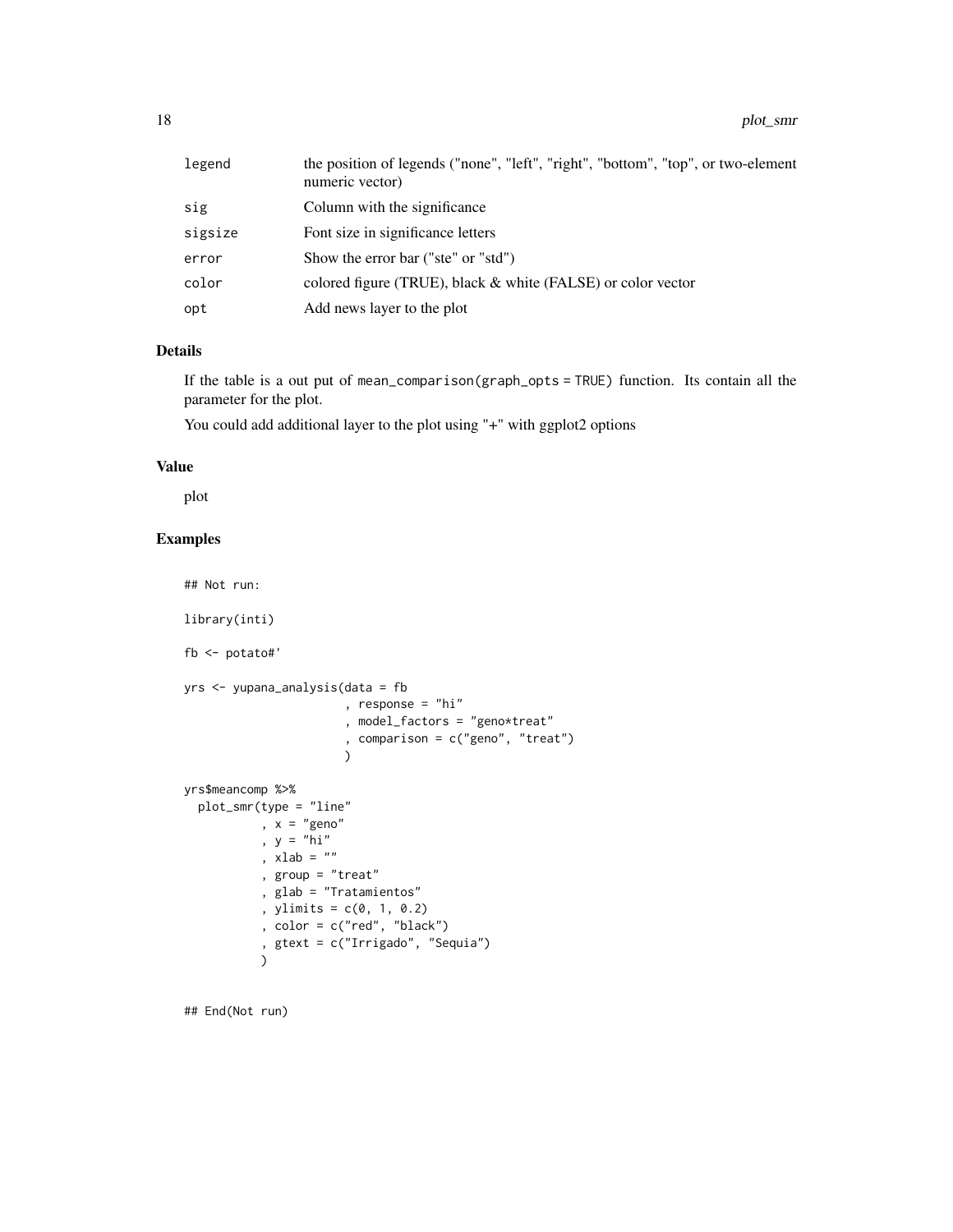<span id="page-18-0"></span>Experiment to evaluate the physiological response from 15 potatos genotypes under water deficit condition. The experiment had a randomized complete block design with five replications. The stress started at 30 day after planting.

#### Usage

potato

#### Format

A data frame with 150 rows and 17 variables:

treat Water deficit treatments: sequia, irrigado

geno 15 potato genotypes

bloque blocks for the experimentl design

spad\_29 Relative chlorophyll content (SPAD) at 29 day after planting

spad\_83 Relative chlorophyll content (SPAD) at 84 day after planting

rwc\_84 Relative water content (percentage) at 84 day after planting

op\_84 Osmotic potential (Mpa) at 84 day after planting

leafdw leaf dry weight (g)

stemdw stem dry weight (g)

rootdw root dry weight (g)

tubdw tuber dry weight (g)

biomdw total biomass dry weight (g)

hi harvest index

ttrans total transpiration (l)

wue water use effiency (g/l)

twue tuber water use effiency (g/l)

lfa leaf area (cm2)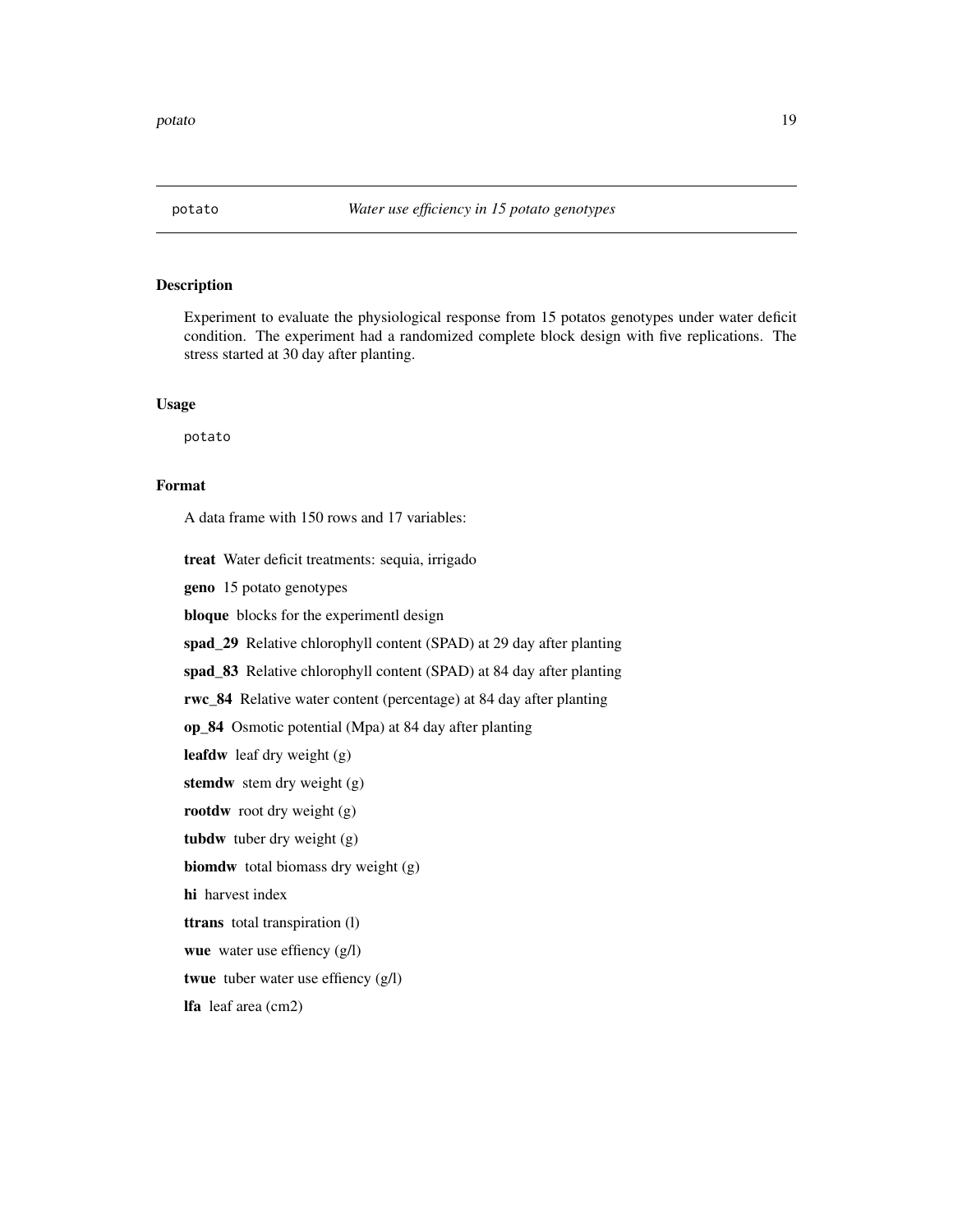<span id="page-19-0"></span>split\_folder *Split folder*

#### Description

Function to split folder by size or number of elements

#### Usage

```
split_folder(
 folder,
 export,
 units = "megas",
 size = 500,
 zip = TRUE,remove = FALSE
)
```
#### Arguments

| folder | Path of folder to split (path).                    |
|--------|----------------------------------------------------|
| export | Path to export the split folders (path).           |
| units  | Units to split folder (string: "megas", "number"). |
| size   | Folder size by the units selected (numeric).       |
| zip    | Zip split folders (logical).                       |
| remove | Remove the split folder after zip (logical).       |

#### Value

zip files

#### Examples

## Not run:

```
split_folder("pictures/QUINOA 2018-2019 SC SEEDS EDWIN - CAMACANI/"
   , "pictures/split_num", remove = T, size = 400, units = "number")
```
## End(Not run)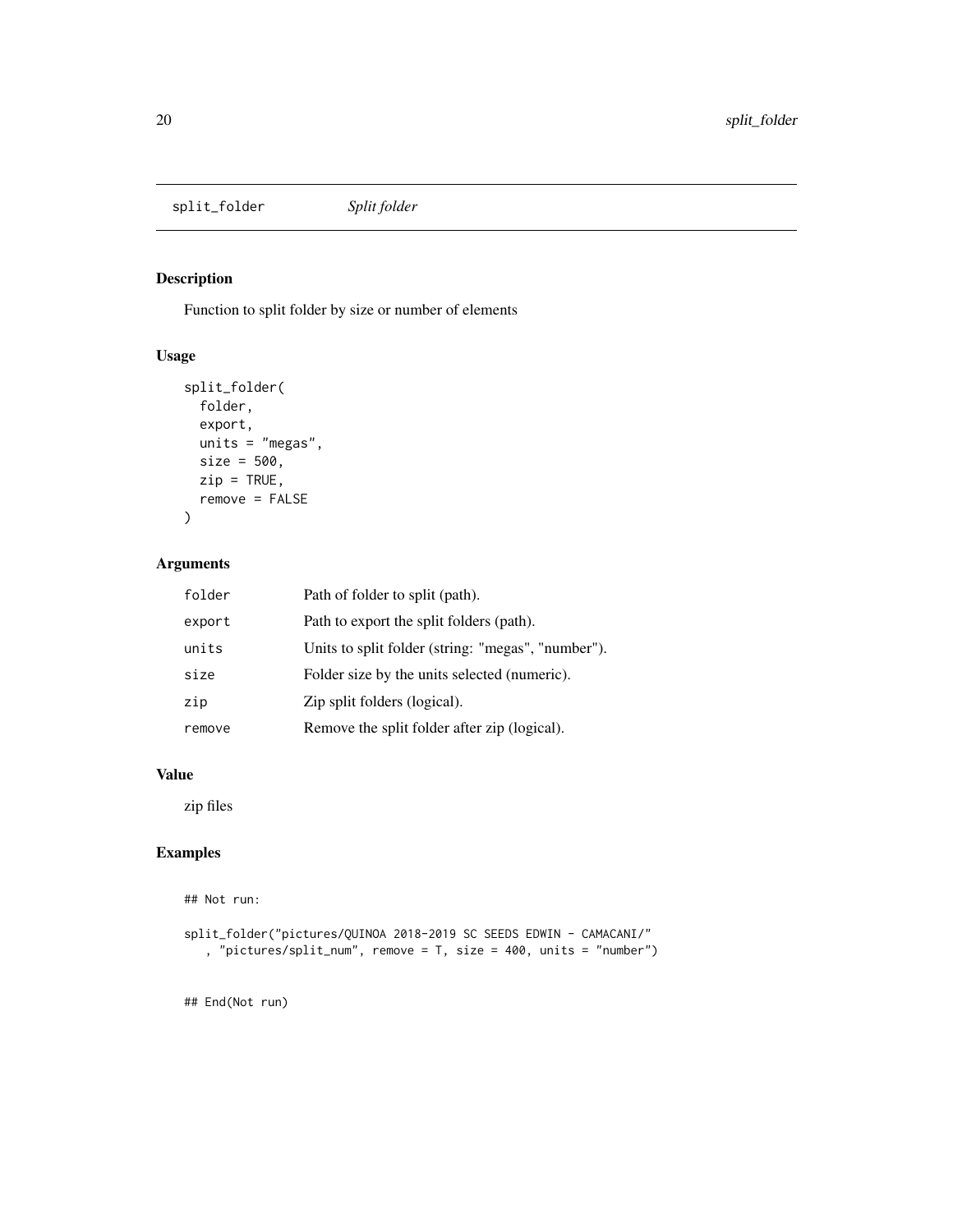<span id="page-20-0"></span>

Use Articul8 Add-ons from Google docs to build Rticles

#### Usage

table2rmd(text, opts = NA, prefix = "Table")

#### Arguments

| text   | String with the table information |
|--------|-----------------------------------|
| opts   | chunk options in brackets.        |
| prefix | Prefix for the name of the table  |

#### Value

Mutated string

| tarpuy |  |
|--------|--|
|        |  |

tarpuy *Interactive fieldbook designs*

#### Description

Invoke RStudio addin to create fieldbook designs

#### Usage

```
tarpuy(dependencies = FALSE)
```
#### Arguments

dependencies Install package dependencies for run the app

#### Details

Tarpuy allow to create experimental designs under an interactive app.

#### Value

Shiny app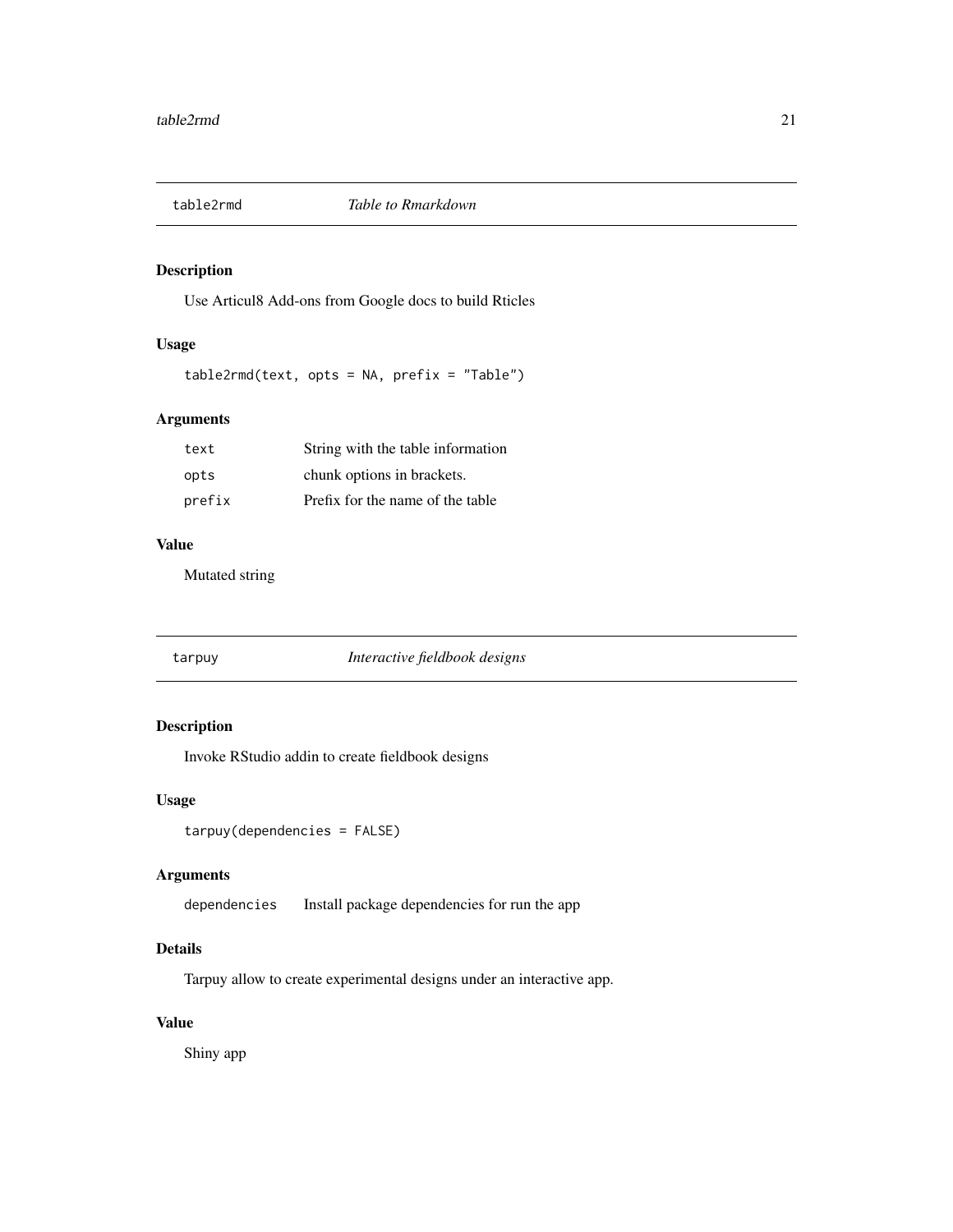#### Examples

```
if(interactive()){
inti::tarpuy()
}
```
tarpuy\_design *Fieldbook experimental designs*

#### Description

Function to deploy experimental designs

#### Usage

```
tarpuy_design(
 data,
 nfactors = 1,
  type = "crd",rep = 2,
  serie = 2,
  seed = 0,
 barcode = NA
)
```
#### Arguments

| data     | Experimental design data frame with the factors and level. See examples.   |
|----------|----------------------------------------------------------------------------|
| nfactors | Number of factor in the experiment (default $= 1$ ). See details.          |
| type     | Type of experimental arrange ( $default = "crd")$ . See details.           |
| rep      | Number of replications in the experiment (default $= 3$ ).                 |
| serie    | Digits in the plot id (default $= 2$ ).                                    |
| seed     | Replicability of draw results (default $= 0$ ) always random. See details. |
| barcode  | Barcode prefix for data collection.                                        |

#### Details

The function allows to include the arguments in the sheet that have the information of the design. You should include 2 columns in the sheet: {arguments} and {values}. See examples. The information will be extracted automatically and deploy the design. nfactors = 1: crd, rcbd, lsd, lattice. nfactors = 2 (factorial): split-crd, split-rcbd split-lsd nfactors >= 2 (factorial): crd, rcbd, lsd.

<span id="page-21-0"></span>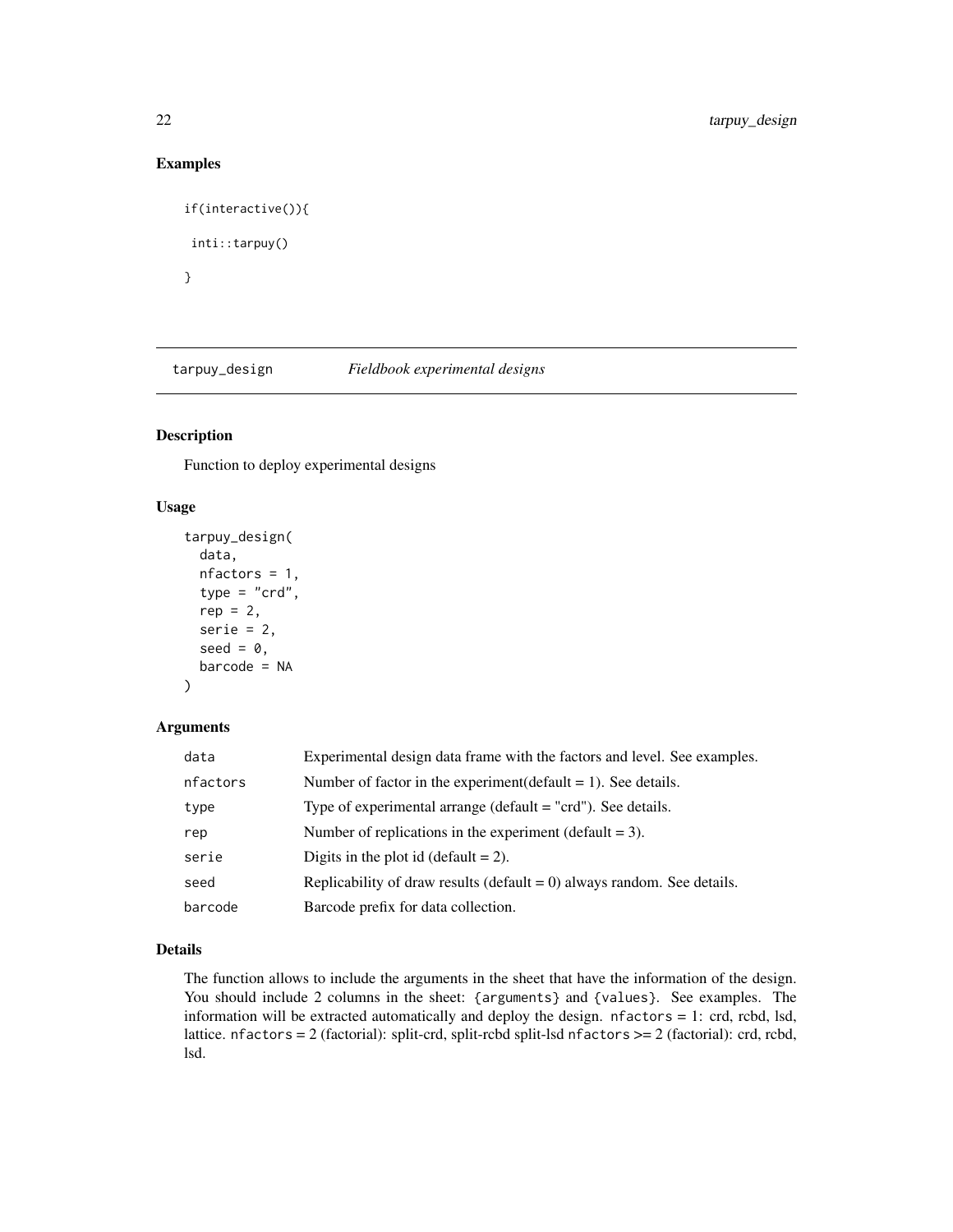<span id="page-22-0"></span>tarpuy\_plex 23

#### Value

A list with the fieldbook design

#### Examples

```
## Not run:
library(inti)
library(gsheet)
url <- paste0("https://docs.google.com/spreadsheets/d/"
              , "1tDcLZZ9C80uBJK8RRW6_WIyxiL8bIHACStJyf8avuCU/edit#gid=59220990")
# browseURL(url)
fb <- gsheet2tbl(url)
tarpuy_design(data = fb)
## End(Not run)
```
tarpuy\_plex *Fieldbook plan information*

#### Description

Information for build a plan for an experiment (PLEX)

#### Usage

```
tarpuy_plex(
 data = NULL,idea = NULL,
  goal = NULL,hypothesis = NULL,
  rationale = NULL,
 objectives = NULL,
 plan = NULL,
  institutions = NULL,
  researchers = NULL,
 manager = NULL,
  location = NULL,
  altitude = NULL,
  georeferencing = NULL,
  environment = NULL,
  start = NA,
  end = NA,
```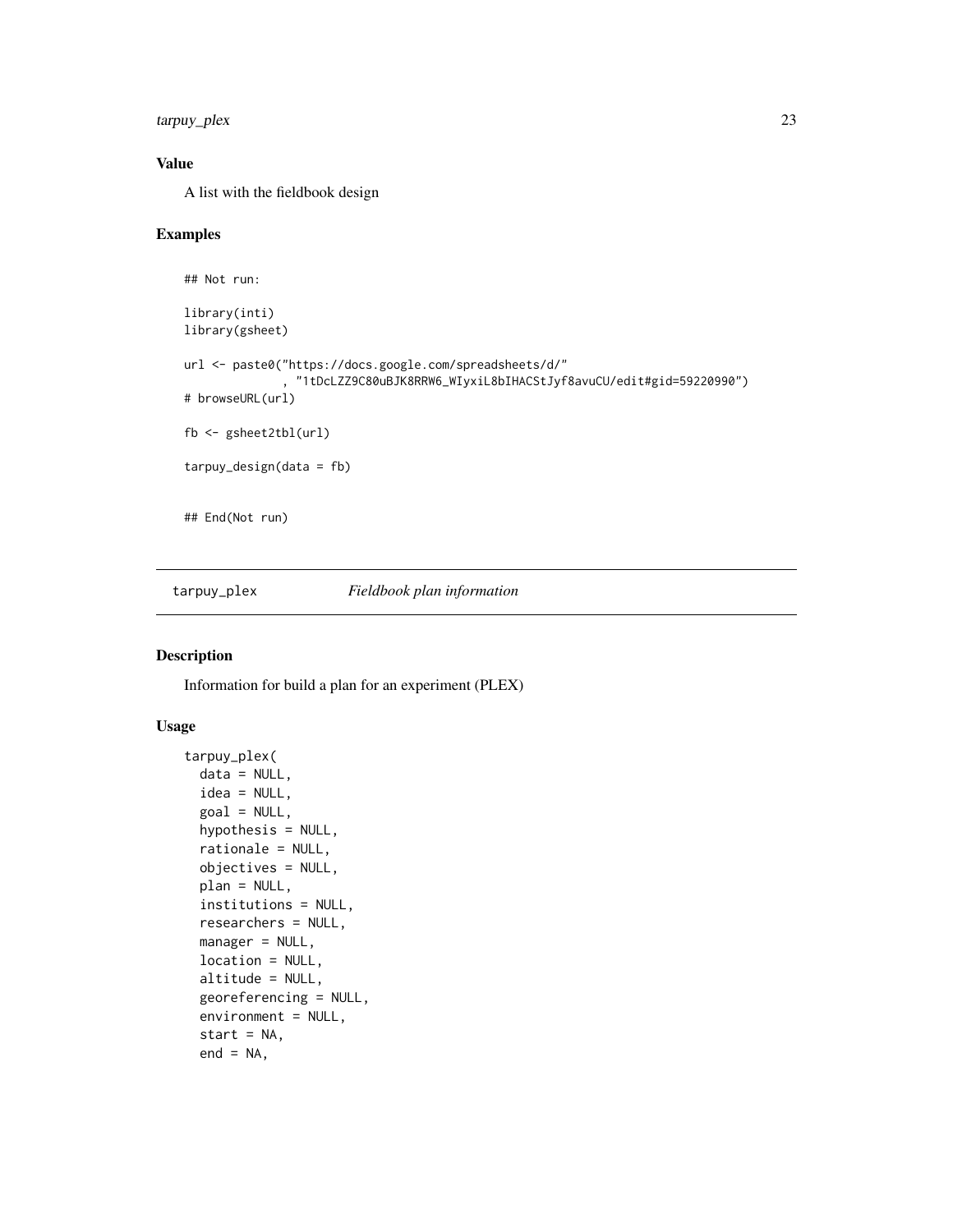```
about = NULL,fieldbook = NULL,
 album = NULL,github = NULL,
 nfactor = 2,
 design = "rcbd",
 rep = 3,serie = 2,
 seed = \theta)
```
#### Arguments

| data           | Data with the fieldbook information.                  |
|----------------|-------------------------------------------------------|
| idea           | How the idea was born.                                |
| goal           | The main goal of the project.                         |
| hypothesis     | What are the expected results.                        |
| rationale      | Based in which evidence is planned the experiment.    |
| objectives     | The objectives of the project.                        |
| plan           | General description of the project $(M & M)$ .        |
| institutions   | Institutions involved in the project.                 |
| researchers    | Persons involved in the project.                      |
| manager        | Persons responsible of the collection of the data.    |
| location       | Location of the project.                              |
| altitude       | Altitude of the experiment (m.a.s.l).                 |
| georeferencing | Georeferencing information.                           |
| environment    | Environment of the experiment (greenhouse, lab, etc). |
| start          | The date of the start of the experiments.             |
| end            | The date of the end of the experiments.               |
| about          | Short description of the project.                     |
| fieldbook      | Name or ID for the fieldbook/project.                 |
| album          | link with the photos of the project.                  |
| github         | link with the github repository.                      |
| nfactor        | Number of factors for the design.                     |
| design         | Type of design.                                       |
| rep            | Number of replication.                                |
| serie          | Number of digits in the plots.                        |
| seed           | Seed for the randomization.                           |

#### Details

Provide the information available.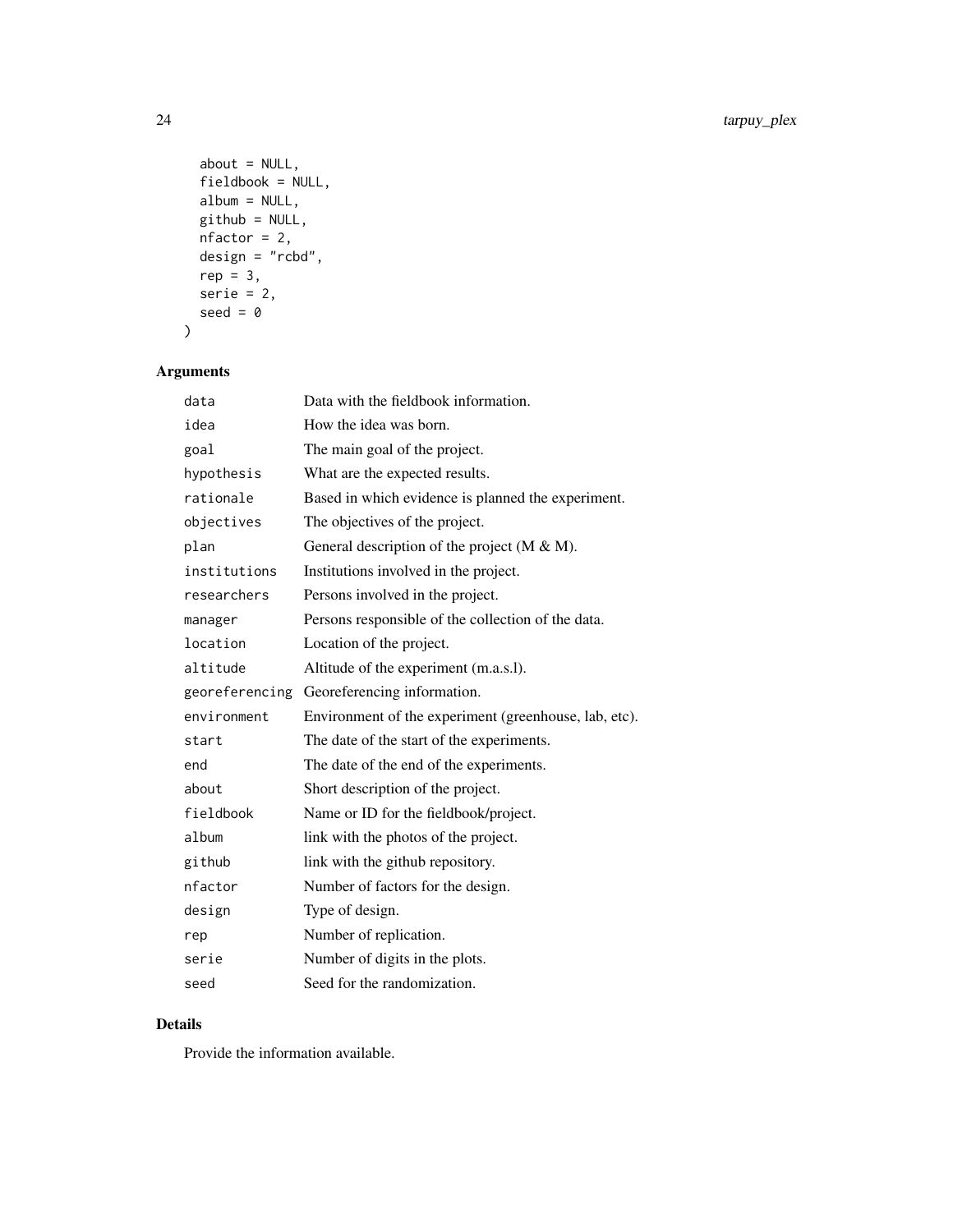#### <span id="page-24-0"></span>Value

data frame or list of arguments:

- 1. info
- 2. variables
- 3. design
- 4. logbook
- 5. timetable
- 6. budget

tarpuy\_plotdesign *Fieldbook plot experimental designs*

#### Description

Plot fieldbook sketch designs based in experimental design

#### Usage

```
tarpuy_plotdesign(
  data,
  factor,
  dim = NULL,
  fill = "plots",
 xlab = NULL,
 ylab = NULL,
 glab = NULL
)
```
#### Arguments

| data   | Experimental design data frame with the factors and level. See examples. |
|--------|--------------------------------------------------------------------------|
| factor | Vector with the name of the columns with the factors.                    |
| dim    | Dimension for reshape the design arrangement.                            |
| fill   | Value for fill the experimental units (default $=$ "plots").             |
| xlab   | Title for x axis.                                                        |
| ylab   | Title for y axis.                                                        |
| glab   | Title for group axis.                                                    |

#### Details

The function allows to plot the experimental design according the field experiment design.

#### Value

plot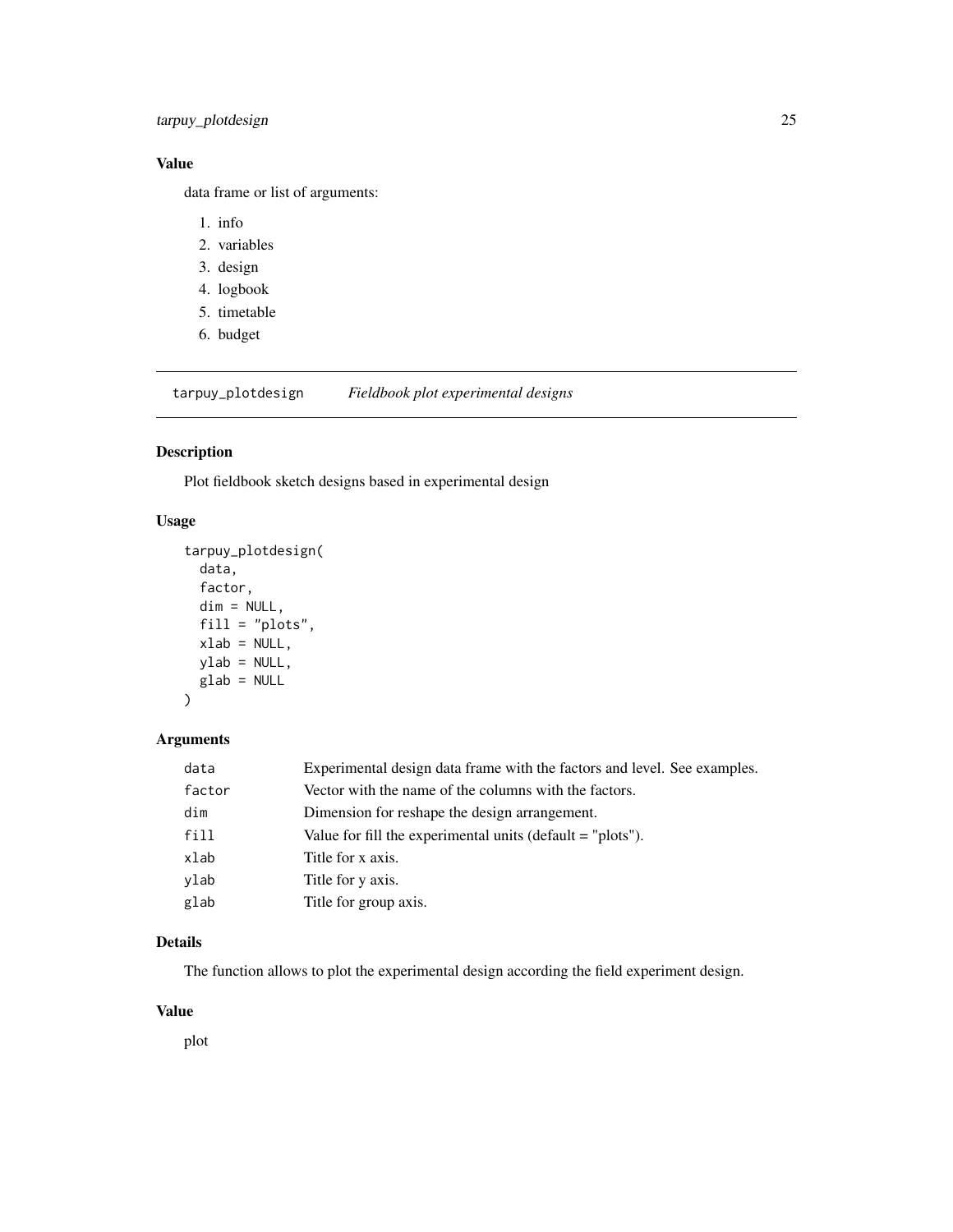<span id="page-25-0"></span>tarpuy\_varlist *Fieldbook variable list*

#### Description

Function to include the variables to evaluate in the fieldbook design.

#### Usage

```
tarpuy_varlist(fieldbook, varlist = NULL)
```
#### Arguments

| fieldbook | Data frame with the fieldbook.                           |
|-----------|----------------------------------------------------------|
| varlist   | Data frame with the variables information. See examples. |

#### Details

The function allows to include the arguments in the sheet that have the information of the variables. You should include 3 columns in the sheet: {abbreviation}, {evaluation} and {sampling}. See examples. The information will be extracted automatically and deploy the list of variable for the fieldbook design.

#### Value

data frame

#### Examples

```
## Not run:
library(inti)
library(gsheet)
url <- paste0("https://docs.google.com/spreadsheets/d/"
               , "183upHd4wriZz2UnInoo5Ate5YFdk7cZlhE0sMQ2x5iw/edit#gid=532773890")
# browseURL(url)
info <- gsheet2tbl(url)
fieldbook <- tarpuy_design(data = info)
url_var <- paste0("https://docs.google.com/spreadsheets/d/"
       , "183upHd4wriZz2UnInoo5Ate5YFdk7cZlhE0sMQ2x5iw/edit#gid=1335288687")
varlist <- gsheet2tbl(url_var)
tarpuy_varlist(fieldbook = fieldbook, varlist = varlist)
```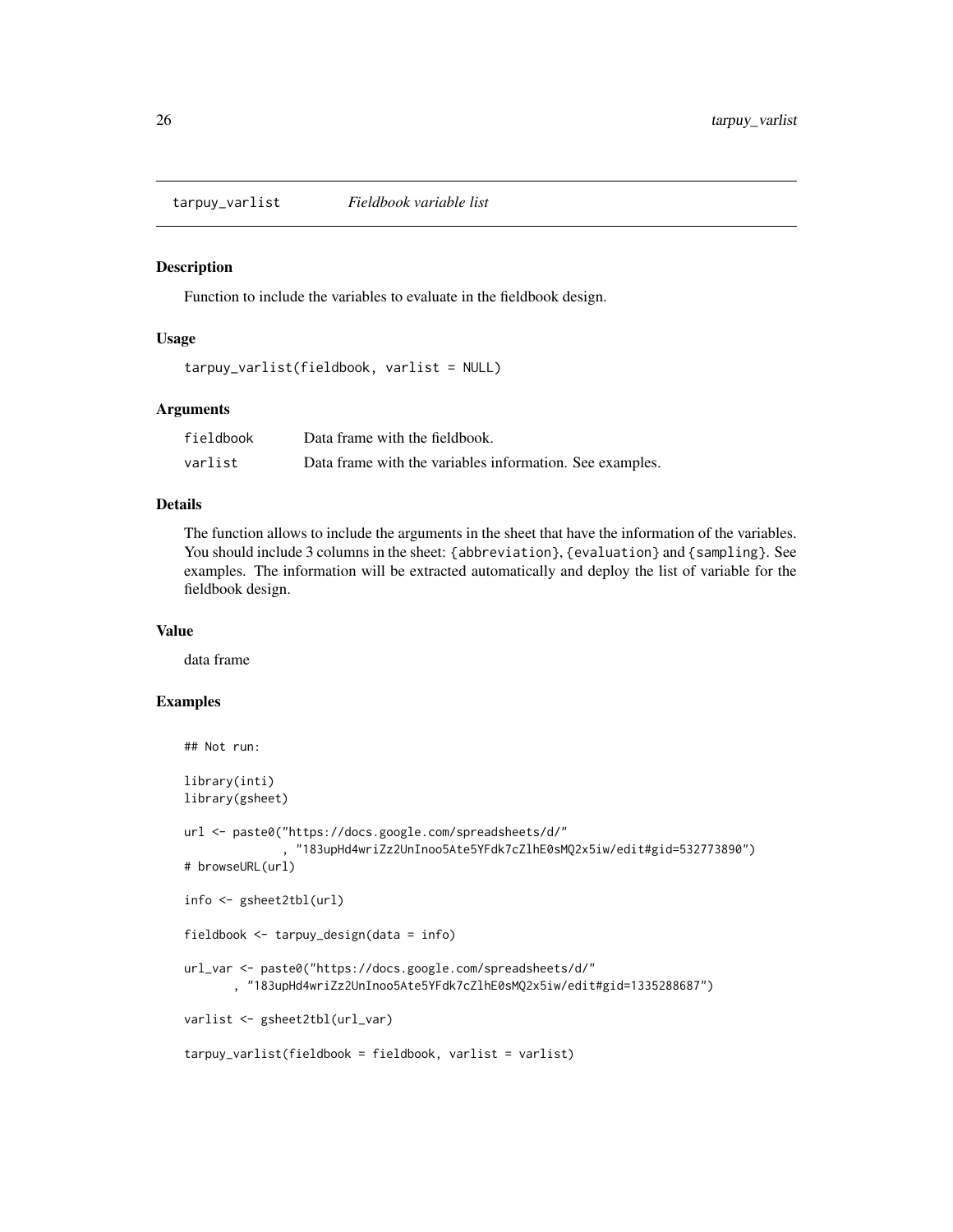<span id="page-26-0"></span>## End(Not run)

#### web\_table *HTML tables for markdown documents*

#### Description

Export tables with download, pasta and copy buttons

#### Usage

```
web_table(
 data,
 caption = NULL,
 digits = 2,
  rnames = FALSE,
 buttons = NULL,
  file_name = "file",
  scrolly = NULL,
  columnwidth = "200px",
 width = "100%"
\mathcal{L}
```
### Arguments

| data        | Dataset.                                                       |
|-------------|----------------------------------------------------------------|
| caption     | Title for the table.                                           |
| digits      | Digits number in the table exported.                           |
| rnames      | Row names.                                                     |
| buttons     | Buttons: "excel", "copy" or "none". Default c("excel", "copy") |
| file_name   | Excel file name                                                |
| scrolly     | Windows height to show the table. Default "45vh"               |
| columnwidth | Column width. Default '200px'                                  |
| width       | Width in pixels or percentage (Defaults to automatic sizing)   |

#### Value

table in markdown format for html documents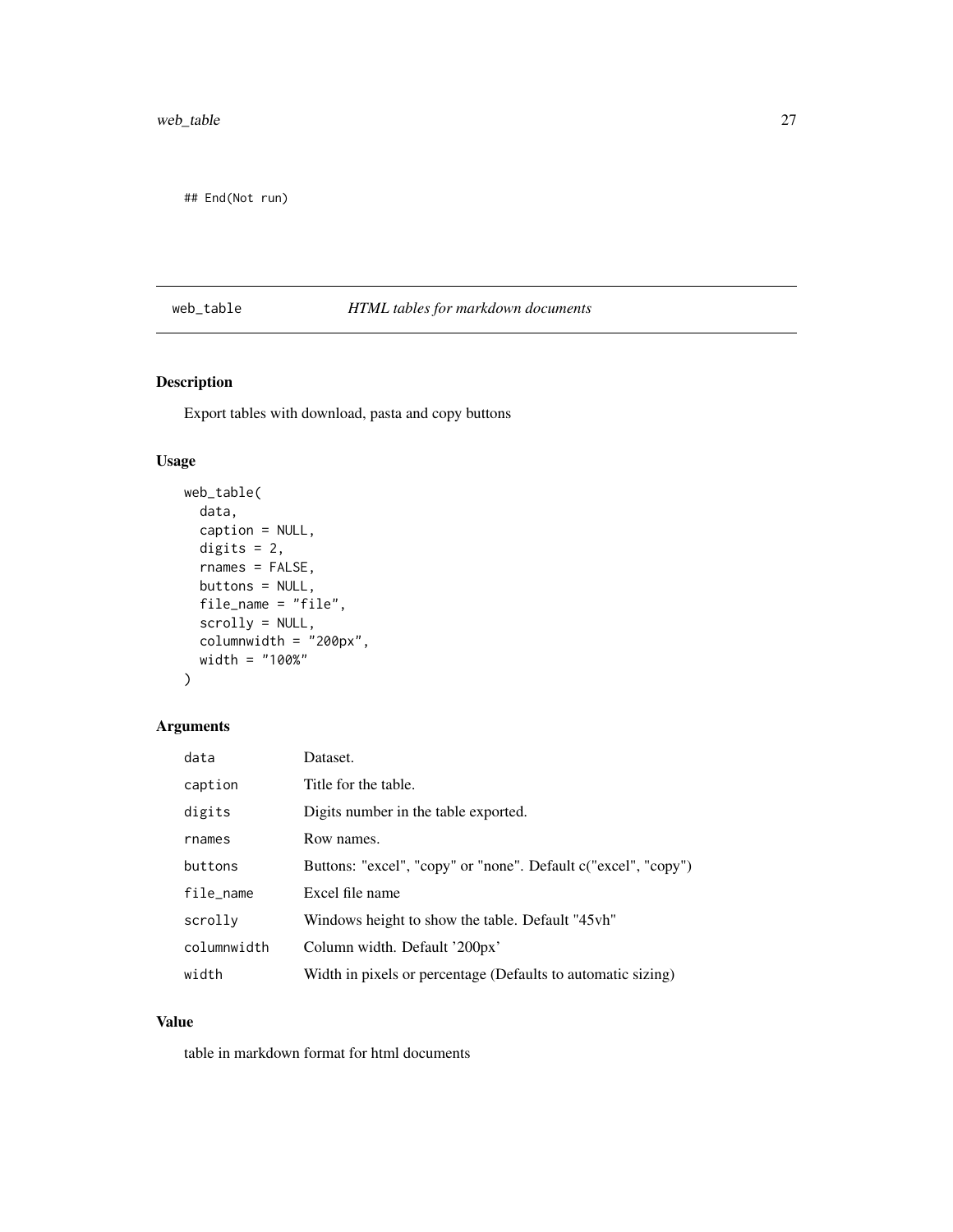#### 28 yupana

#### Examples

```
## Not run:
library(inti)
met %>%
  web_table(caption = "Web table")
## End(Not run)
```
#### yupana *Interactive data analysis*

#### Description

Invoke RStudio addin to analyze and graph experimental design data

#### Usage

```
yupana(dependencies = FALSE)
```
#### Arguments

dependencies Install package dependencies for run the app

#### Details

Yupana: data analysis and graphics for experimental designs.

#### Value

Shiny app

#### Examples

```
if(interactive()){
inti::yupana()
}
```
<span id="page-27-0"></span>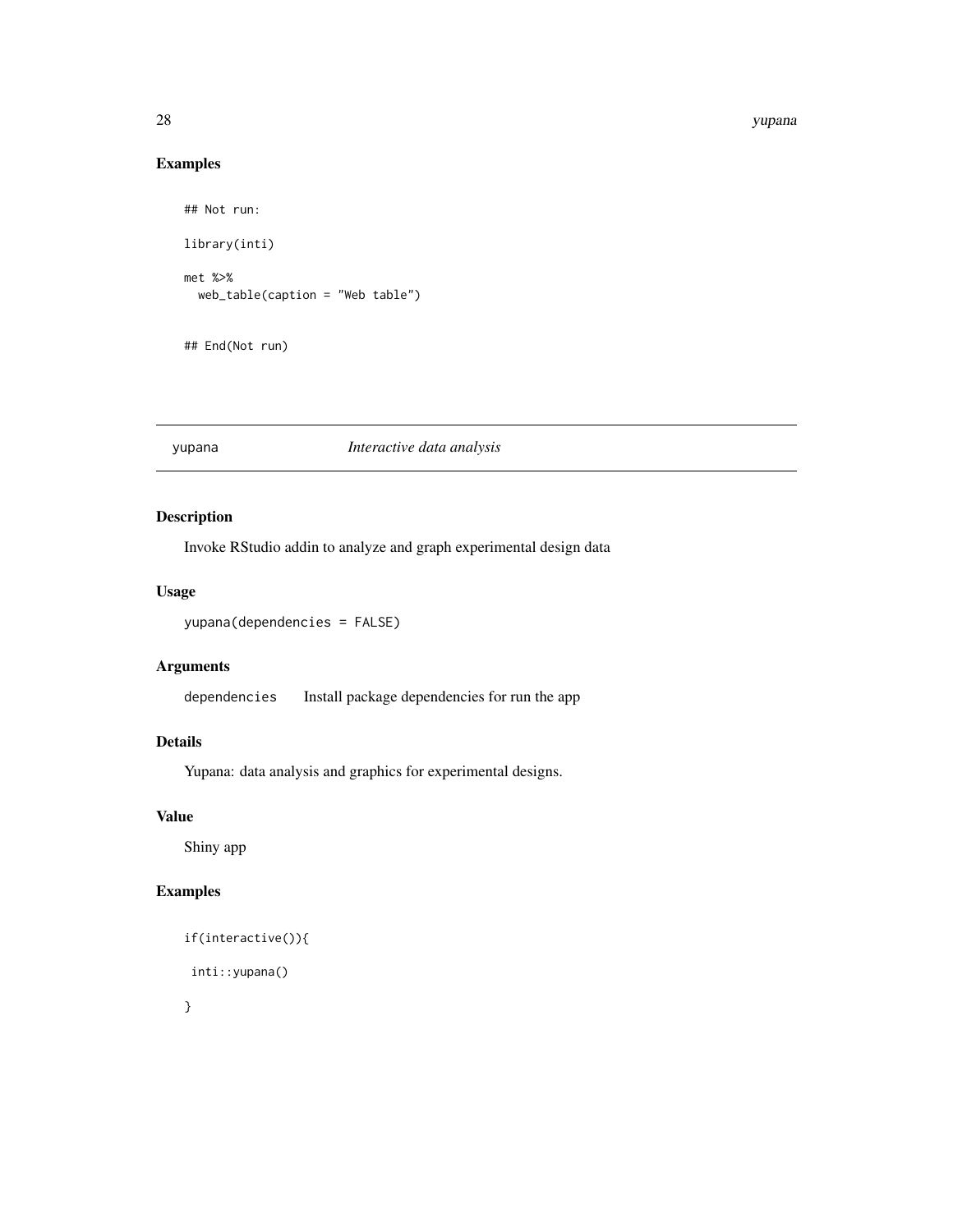<span id="page-28-0"></span>Function to create a complete report of the fieldbook

#### Usage

```
yupana_analysis(
  data,
  last_factor = NULL,
  response,
  model_factors,
  comparison,
  test_comp = "SNK",
  sig\_level = 0.05,
  plot_dist = "boxplot",
  plot_diag = FALSE,
  digits = 2
\mathcal{L}
```
#### Arguments

| data          | Field book data.                               |
|---------------|------------------------------------------------|
| last_factor   | The last factor in your fieldbook.             |
| response      | Response variable.                             |
| model_factors | Model used for the experimental design.        |
| comparison    | Factors to compare                             |
| test_comp     | Comprasison test c("SNK", "TUKEY", "DUNCAN")   |
| sig_level     | Significal test (default: $p = 0.005$ )        |
| plot_dist     | Plot data distribution (default $=$ "boxplot") |
| plot_diag     | Diagnostic plots for model (default = FALSE).  |
| digits        | Digits number in the table exported.           |

#### Value

list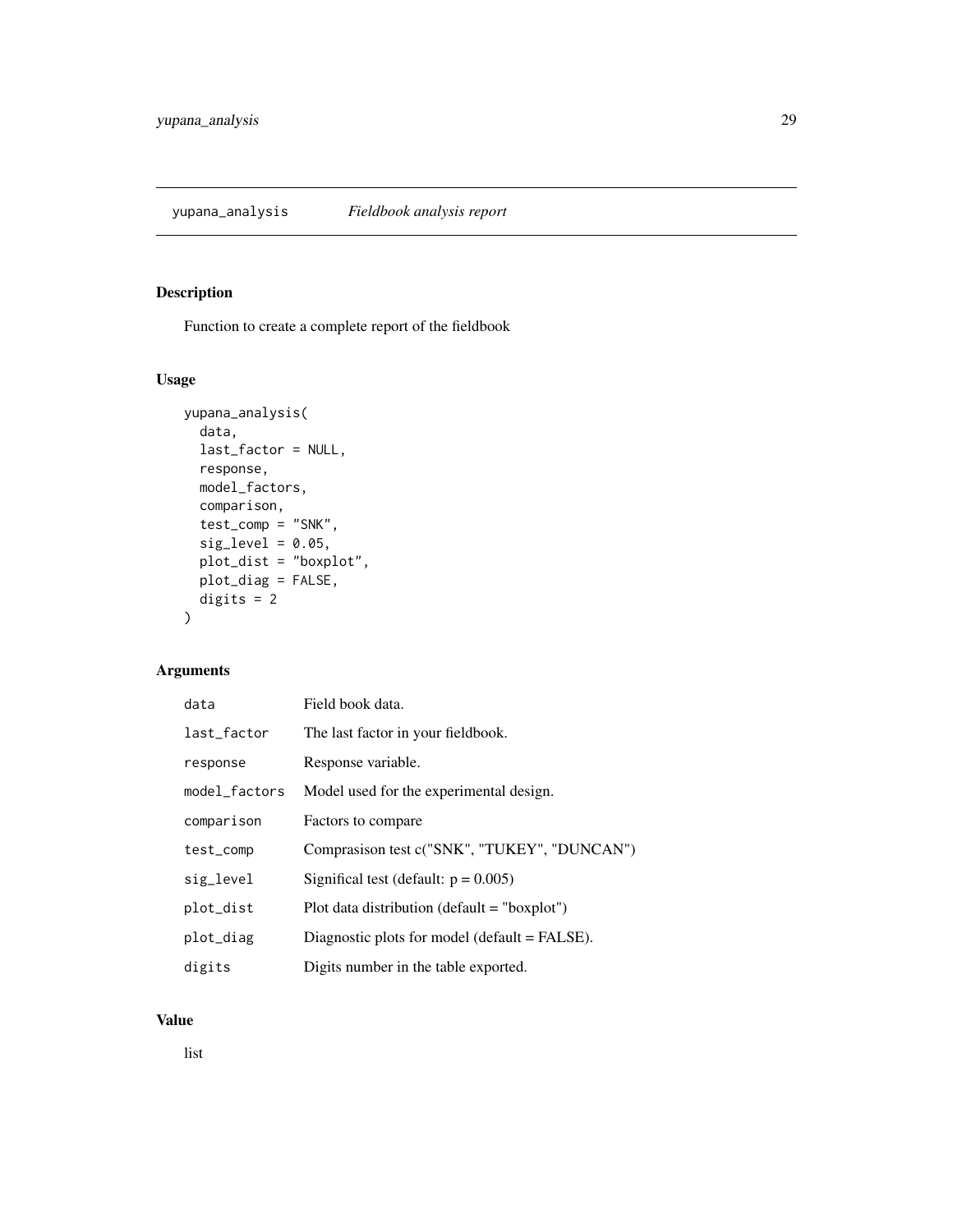#### <span id="page-29-0"></span>Examples

```
## Not run:
library(inti)
fb <- potato
rsl <- yupana_analysis(data = fb
                       , last_factor = "bloque"
                        , response = "spad_83"
                       , model_factors = "geno * treat"
                        , comparison = c("geno", "treat")
                       \lambda
```
## End(Not run)

#### yupana\_export *Graph options to export*

#### Description

Function to export the graph options and model parameters

#### Usage

```
yupana_export(
  data,
  type = NA,
  xlab = NA,
 ylab = NA,
  glab = NA,
 ylimits = NA,
  xrotation = c(0, 0.5, 0.5),
 xtext = NA,
 gtext = NA,
 legend = "top",
  sig = NA,
 error = NA,
 color = TRUE,
 opt = NA,
  dimension = c(20, 10, 100)\mathcal{E}
```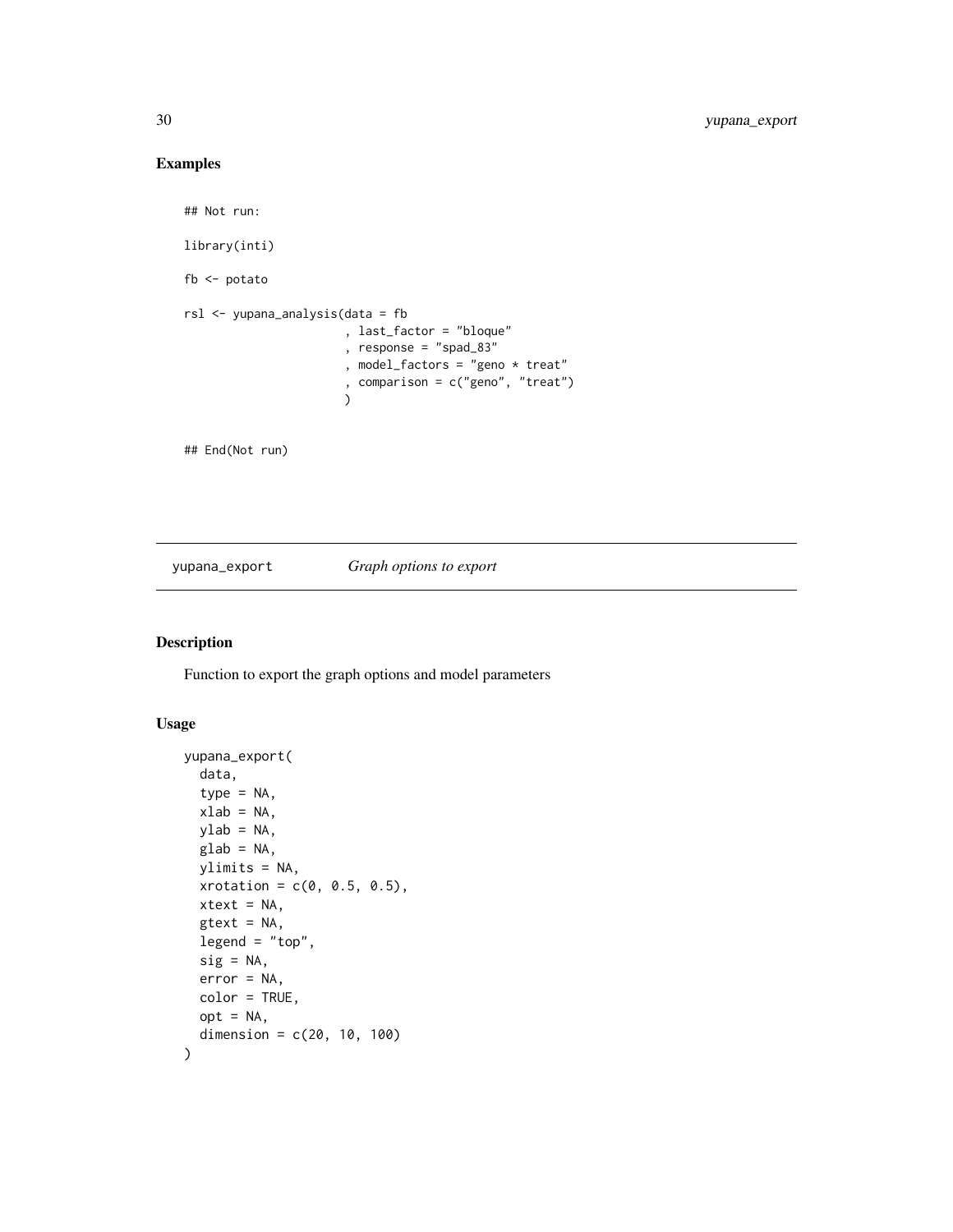#### yupana\_export 31

#### Arguments

| data      | Result from yupana_analysis or yupana_import.                                                        |
|-----------|------------------------------------------------------------------------------------------------------|
| type      | Plot type                                                                                            |
| xlab      | Title for the axis x                                                                                 |
| ylab      | Title for the axis y                                                                                 |
| glab      | Title for the legend                                                                                 |
| ylimits   | limits of the y axis                                                                                 |
| xrotation | Rotation in x axis $c$ (angle, h, v)                                                                 |
| xtext     | Text labels in x axis                                                                                |
| gtext     | Text labels in group                                                                                 |
| legend    | the position of legends ("none", "left", "right", "bottom", "top", or two-element<br>numeric vector) |
| sig       | Column with the significance                                                                         |
| error     | Show the error bar ("ste" or "std").                                                                 |
| color     | colored figure (TRUE), otherwise black & white (FALSE)                                               |
| opt       | Add news layer to the plot                                                                           |
| dimension | Dimension of graphs                                                                                  |

#### Value

data frame

#### Examples

```
## Not run:
library(inti)
library(gsheet)
url <- paste0("https://docs.google.com/spreadsheets/d/"
              , "15r7ZwcZZHbEgltlF6gSFvCTFA-CFzVBWwg3mFlRyKPs/edit#gid=172957346")
# browseURL(url)
fb <- gsheet2tbl(url)
smr <- yupana_analysis(data = fb
                       , last_factor = "bloque"
                       , response = "spad_83"
                       , model_factors = "block + geno*treat"
                       , comparison = c("geno", "treat")
                       )
gtab \le yupana_export(smr, type = "line", ylimits = c(\theta, 100, 2))
#> import
```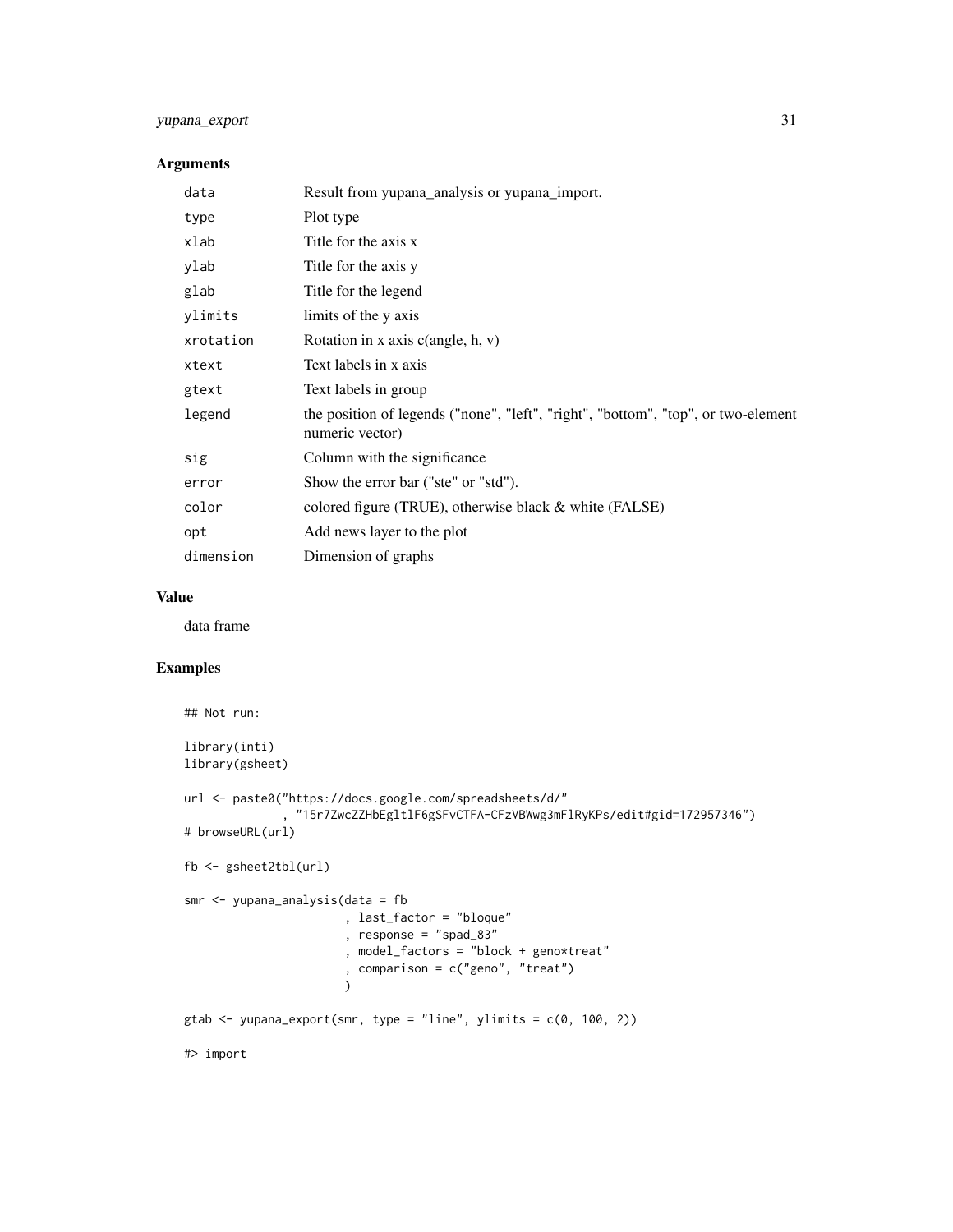```
url <- paste0("https://docs.google.com/spreadsheets/d/"
                , "15r7ZwcZZHbEgltlF6gSFvCTFA-CFzVBWwg3mFlRyKPs/edit#gid=1202800640")
# browseURL(url)
fb <- gsheet2tbl(url)
info <- yupana_import(fb)
etab <- yupana_export(info)
info2 <- yupana_import(etab)
etab2 <- yupana_export(info2)
## End(Not run)
```
yupana\_import *Import information from data summary*

#### Description

Graph summary data

#### Usage

```
yupana_import(data)
```
#### Arguments

data Summary information with options

#### Value

list

#### Examples

```
## Not run:
library(inti)
library(gsheet)
url <- paste0("https://docs.google.com/spreadsheets/d/"
                , "15r7ZwcZZHbEgltlF6gSFvCTFA-CFzVBWwg3mFlRyKPs/edit#gid=338518609")
# browseURL(url)
```
<span id="page-31-0"></span>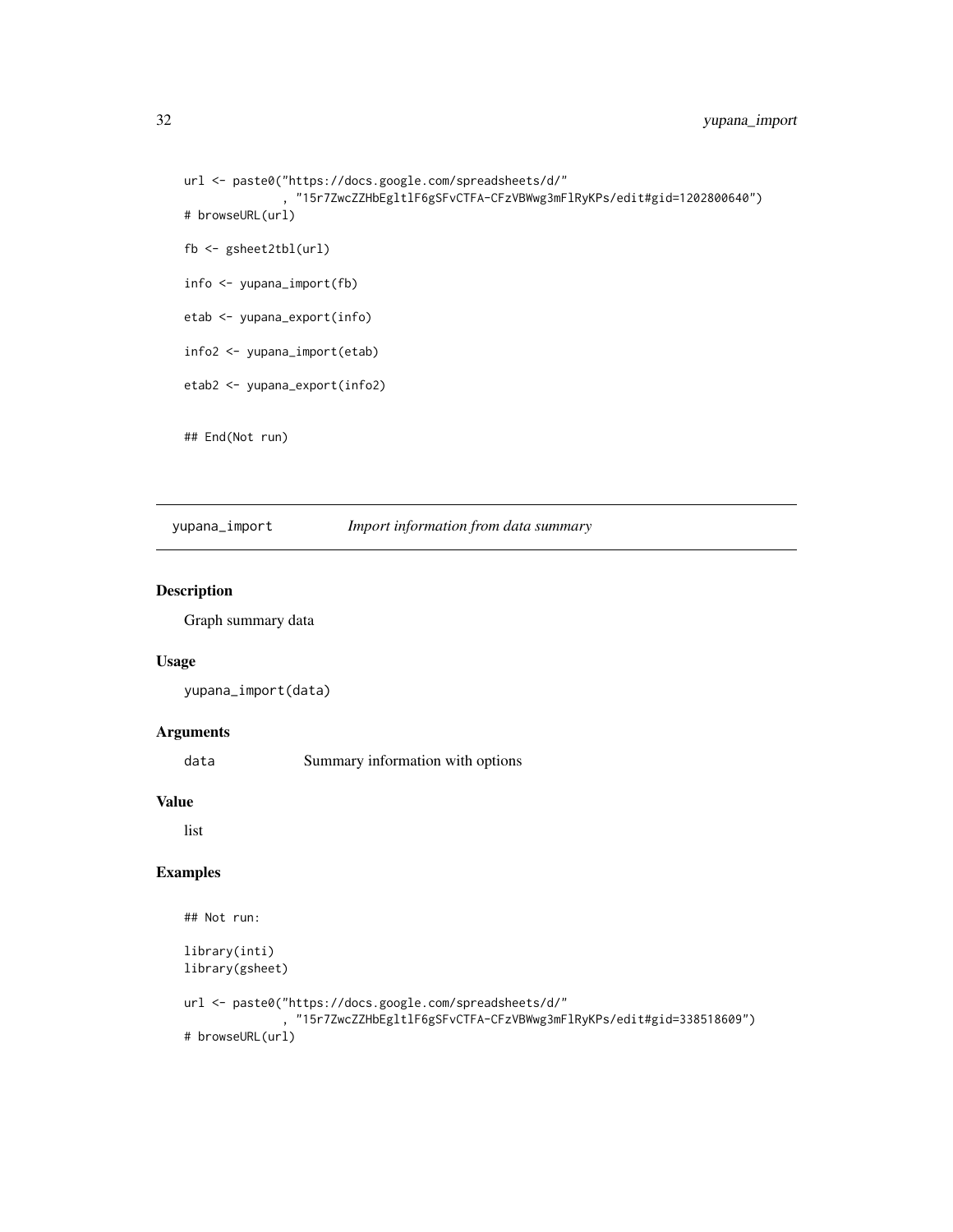#### <span id="page-32-0"></span>yupana\_mvr 33

```
fb <- gsheet2tbl(url)
info <- yupana_import(fb)
```
## End(Not run)

#### yupana\_mvr *Multivariate Analysis*

#### Description

Multivariate analysis for PCA and HCPC

#### Usage

```
yupana_mvr(
  data,
  last_factor = NULL,
  summary_by = NULL,
  groups = NULL,
  variables = NULL
)
```
#### Arguments

| data        | Field book data.                     |
|-------------|--------------------------------------|
| last_factor | The last factor in your fieldbook.   |
| summary_by  | Variables for group the analysis.    |
| groups      | Groups for color in PCA.             |
| variables   | Variables to be use in the analysis. |

#### Details

Compute and plot information for multivariate analysis (PCA, HCPC and correlation).

#### Value

result and plots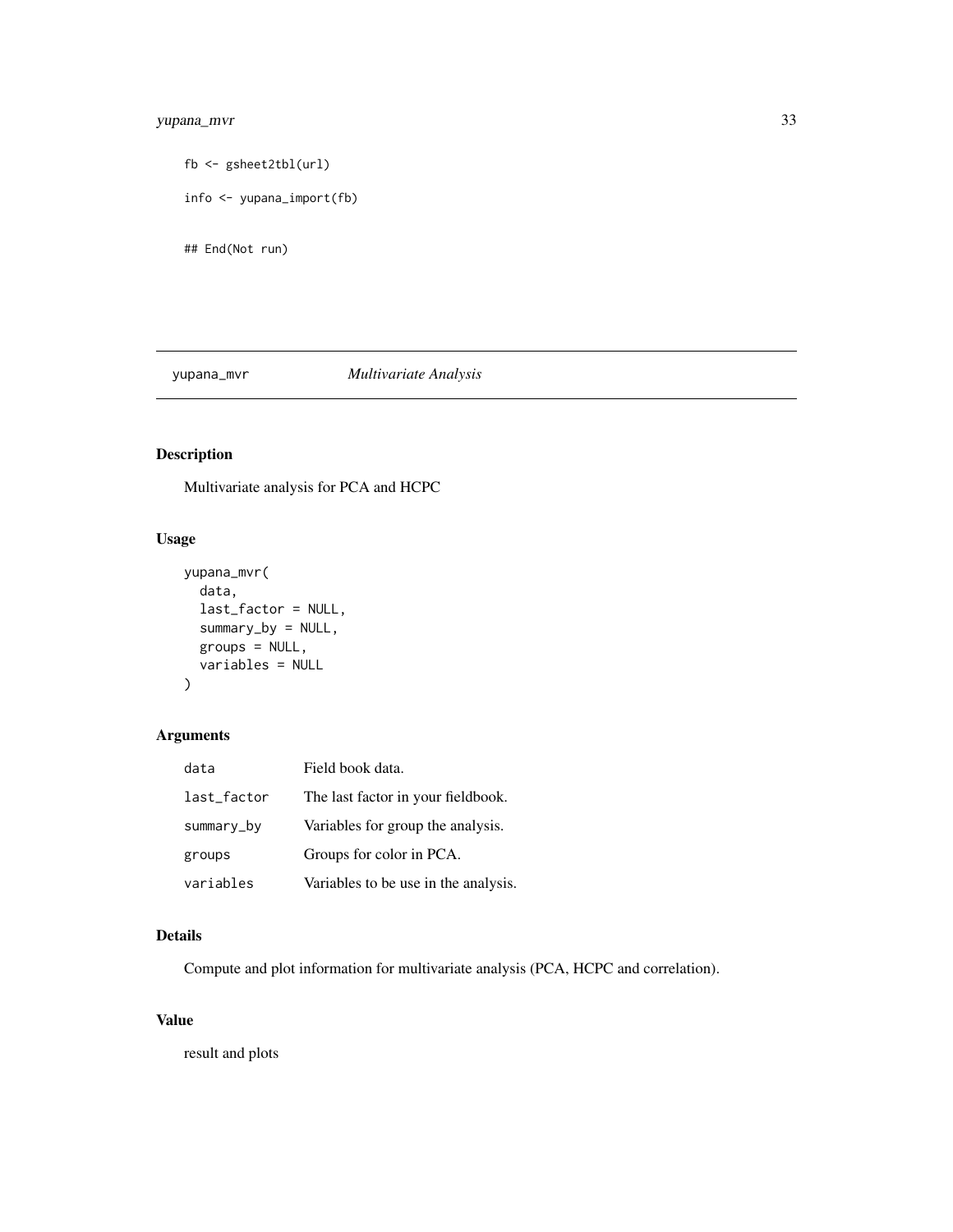#### Examples

```
## Not run:
library(inti)
library(gsheet)
url <- paste0("https://docs.google.com/spreadsheets/d/"
             , "15r7ZwcZZHbEgltlF6gSFvCTFA-CFzVBWwg3mFlRyKPs/edit#gid=172957346")
# browseURL(url)
fb <- gsheet2tbl(url)
mv <- yupana_mvr(data = fb
                    , last_factor = "bloque"
                    , summary_by = c("geno", "treat")
                    , groups = NULL
                    \lambdaFactoMineR::plot.PCA(mv$pca, choix = "ind", habillage = mv$param$groups)
## End(Not run)
```
yupana\_reshape *Fieldbook reshape*

#### Description

Function to reshape fieldbook according a separation character

#### Usage

```
yupana_reshape(
  data,
  last_factor,
  sep,
  new_colname,
  from_var = NULL,
  to_var = NULL,exc_factors = NULL
)
```
#### Arguments

| data        | Field book raw data.                |
|-------------|-------------------------------------|
| last factor | The last factor in your field book. |

<span id="page-33-0"></span>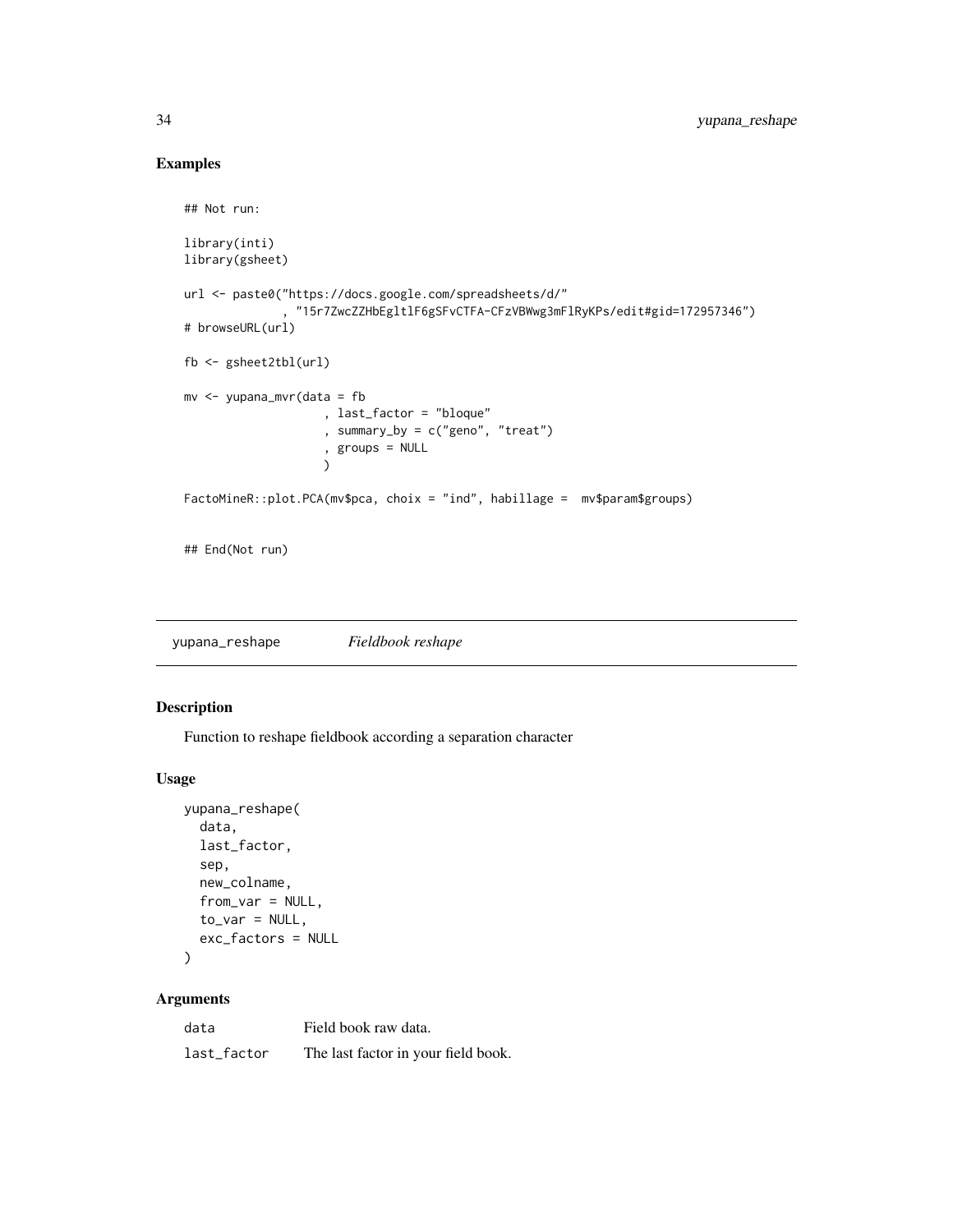#### yupana\_reshape 35

| sep         | Character that separates the last value.                           |
|-------------|--------------------------------------------------------------------|
| new_colname | The new name for the column created.                               |
| from_var    | The first variable in case you want to exclude several. variables. |
| to_var      | The last variable in case you want to exclude several variables.   |
| exc_factors | Factor to exclude during the reshape.                              |

#### Details

If you variable name is variable\_evaluation\_rep. The reshape function will help to create the column rep and the new variable name will be variable\_evaluation.

#### Value

data frame